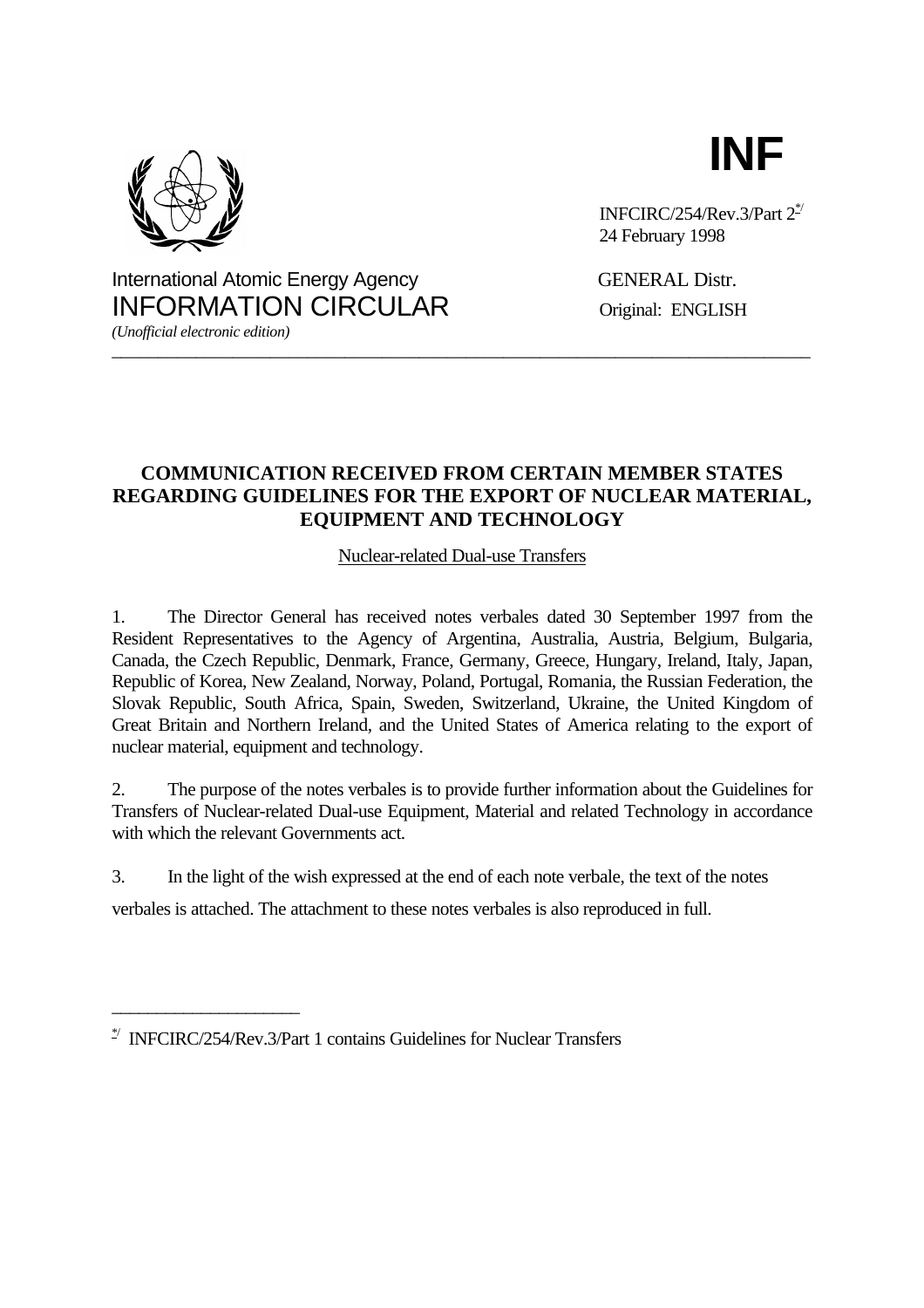## **NOTE VERBALE**

The Permanent Mission of [Member State] presents its compliments to the Director General of the International Atomic Energy Agency and has the honour to refer to its [relevant previous communication(s)] concerning the decision of the Government of [Member State] to act in accordance with the Guidelines for Transfers of Nuclear-Related Dual-Use Equipment, Material and Related Technology currently published as document INFCIRC/254/Rev.2/Part 2/MOD. 1, including its Annex.

Developments in nuclear-related technology have brought about the decision to update the list of nuclear-related dual-use equipment, materials and related technology which is incorporated in the Annex to the Guidelines. Specifically, Item 7.1 of the Annex has been deleted. Item 7.1 previously identified oscilloscopes and transient recorders.

In the interest of clarity, the complete text of the Annex, incorporating, the renumbering of the subsequent items upon the deletion of Item 7.1, is reproduced in the attachment. This renumbering is as follows: Item 7.2 has been renumbered as 7.1, and Item 7.'3 has been renumbered as 7.2.

The Government of [Member State] has decided to act in accordance with the Guidelines so revised.

In reaching this decision, the Government of [Member State] is fully aware of the need to contribute to economic development while avoiding contributing in any way to the dangers of a proliferation of nuclear weapons or other nuclear explosive devices, and of the need to remove non-proliferation assurances from the field of commercial competition.

[The Government of (Member State), so far as trade within the European Union is concerned, will implement this decision in the light of its commitments as a Member State of the Union.<sup>1</sup>

The Government of [Member State] requests that the Director General of the International Atomic Energy Agency circulate the text of this note and its attachment to all Member States for their information. The Permanent Mission of [Member State] avails itself of this opportunity to renew to the Director General of the International Atomic Energy Agency the assurances of its highest consideration.

-

<sup>&</sup>lt;sup>1</sup>This paragraph is included only in notes verbales from members of the European Union.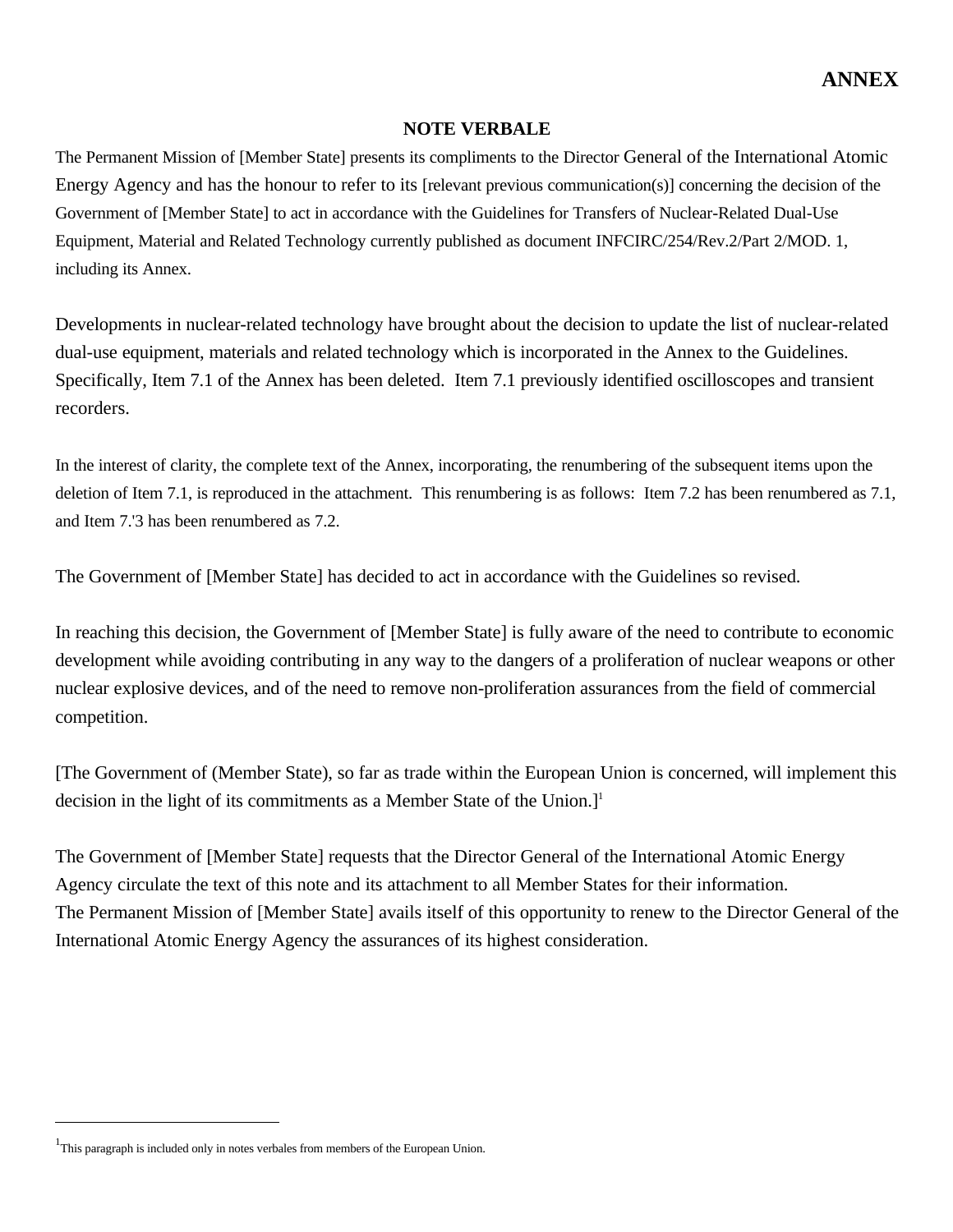# **ANNEX**

## GUIDELINES FOR TRANSFERS OF NUCLEAR-RELATED DUAL-USE EQUIPMENT, MATERIAL AND RELATED TECHNOLOGY

#### **OBJECTIVE**

1. With the objective of averting the proliferation of nuclear weapons. suppliers have had under consideration procedures in relation to the transfer of certain equipment. material, and related technology that could make a major contribution to a "nuclear explosive activity" or an "unsafeguarded nuclear fuel-cycle activity." In this connection. suppliers have agreed on the following principles, common definitions and an export control list of equipment, material, and related technology. The Guidelines are not designed to impede international co-operation as long as such co-operation will not contribute to a nuclear explosive activity or an unsafeguarded nuclear fuel-cycle activity. Suppliers intend to implement the Guidelines in accordance with national legislation and relevant international commitments.

#### **BASIC PRINCIPLE**

- 2. Suppliers should not authorize transfers of equipment, material, or related technology identified in the Annex:
	- for use in a non-nuclear-weapon state in a nuclear explosive activity or an unsafeguarded nuclear fuel cycle activity, or
	- in general, when there is an unacceptable risk of diversion to such an activity, or when the transfers are contrary to the objective of averting the proliferation of nuclear weapons.

#### **EXPLANATION OF TERMS**

- 3. (a) "Nuclear explosive activity" includes research on or development, design, manufacture, construction, testing or maintenance of any nuclear explosive device or components or subsystems of such a device.
	- (b) "Unsafeguarded nuclear fuel-cycle activity" includes research on or development, design, manufacture, construction, operation or maintenance of any reactor, critical facility, conversion plant, fabrication plant, reprocessing plant, plant for the separation of isotopes of source or special fissionable material, or separate storage installation, where there is no obligation to accept International Atomic Energy Agency (IAEA) safeguards at the relevant facility or installation, existing or future, when it contains any source or special fissionable material; or of any heavy water production plant where there is no obligation to accept IAEA safeguards on any nuclear material produced by or used in connection with any heavy water produced therefrom; or where any such obligation is not met.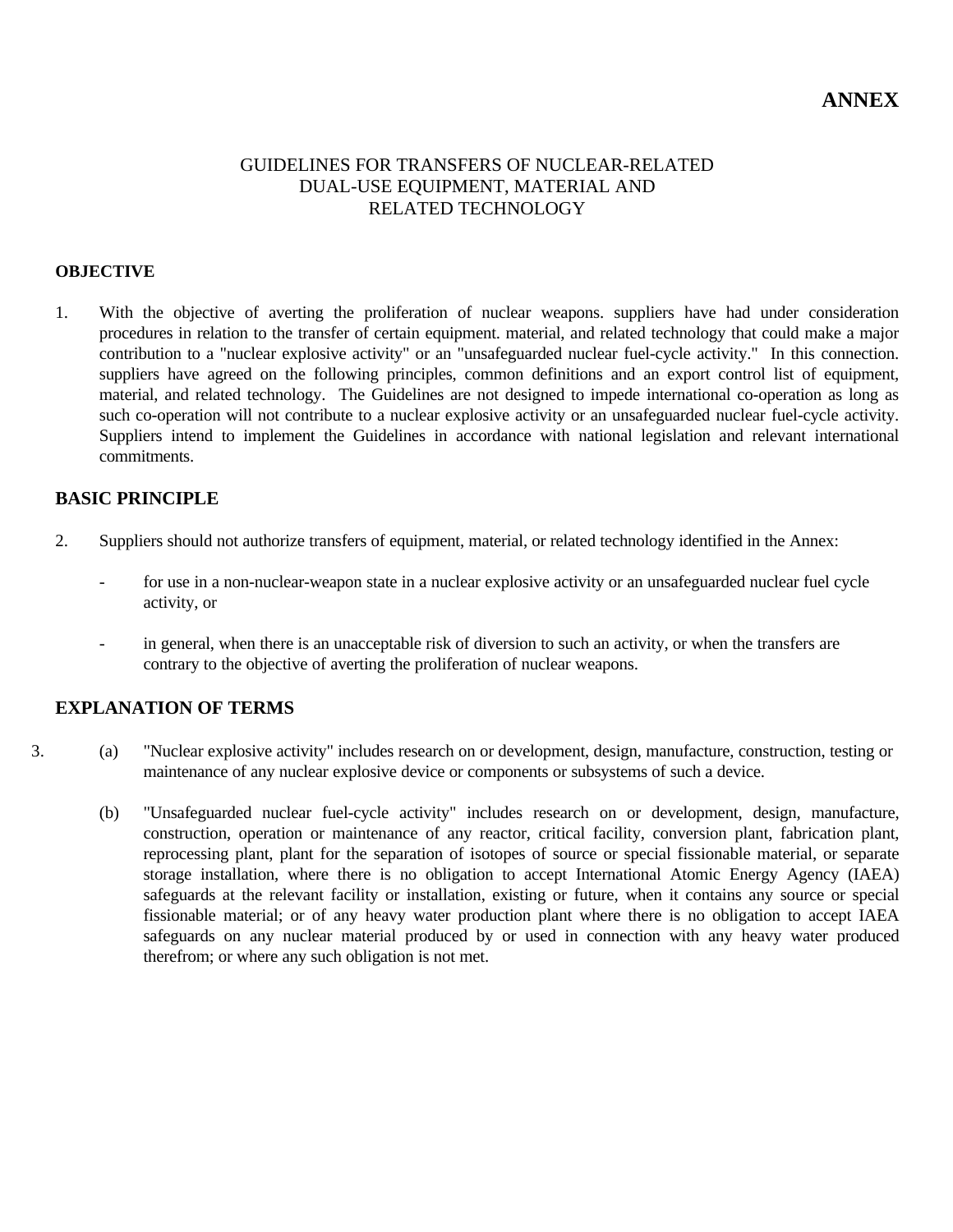## **ESTABLISHMENT OF EXPORT LICENSING PROCEDURES**

- 4. Suppliers should establish export licensing procedures for the transfer of equipment. material, and related technology identified in the Annex. These procedures should include enforcement measures for violations. In considering whether to authorize such transfers, suppliers should exercise prudence in order to carry out the Basic Principle and should take relevant factors into account, including:
	- (a) Whether the recipient state is a party to the Nuclear Non-Proliferation Treaty (NPT) or to the Treaty for the Prohibition of Nuclear Weapons in Latin America (Treaty of Tlatelolco), or to a similar international legally-binding, nuclear non-proliferation agreement, and has an IAEA safeguards agreement in force applicable to all its peaceful nuclear activities;
	- (b) Whether any recipient state that is not party to the NPT, Treaty of Tlatelolco. or a similar international legally-binding nuclear non-proliferation agreement has any facilities or installations listed in paragraph 3(b) above that are operational or being designed or constructed that are not, or will not be, subject to IAEA safeguards;
	- (c) Whether the equipment, material, or related technology to be transferred is appropriate for the stated enduse and whether that stated end-use is appropriate for the end-user;
	- (d) Whether the equipment, material, or related technology to be transferred is to be used in research on or development, design, manufacture, construction, operation, or maintenance of any reprocessing or enrichment facility;
	- (e) Whether governmental actions, statements, and policies of the recipient state are supportive of nuclear nonproliferation and whether the recipient state is in compliance with its international obligations in the field of non-proliferation;
	- (f) Whether the recipients have been engaged in clandestine or illegal **procurement** activities; and
	- (g) Whether a transfer has not been authorized to the end-user or whether the end-user has diverted for purposes inconsistent with the Guidelines any transfer previously authorized.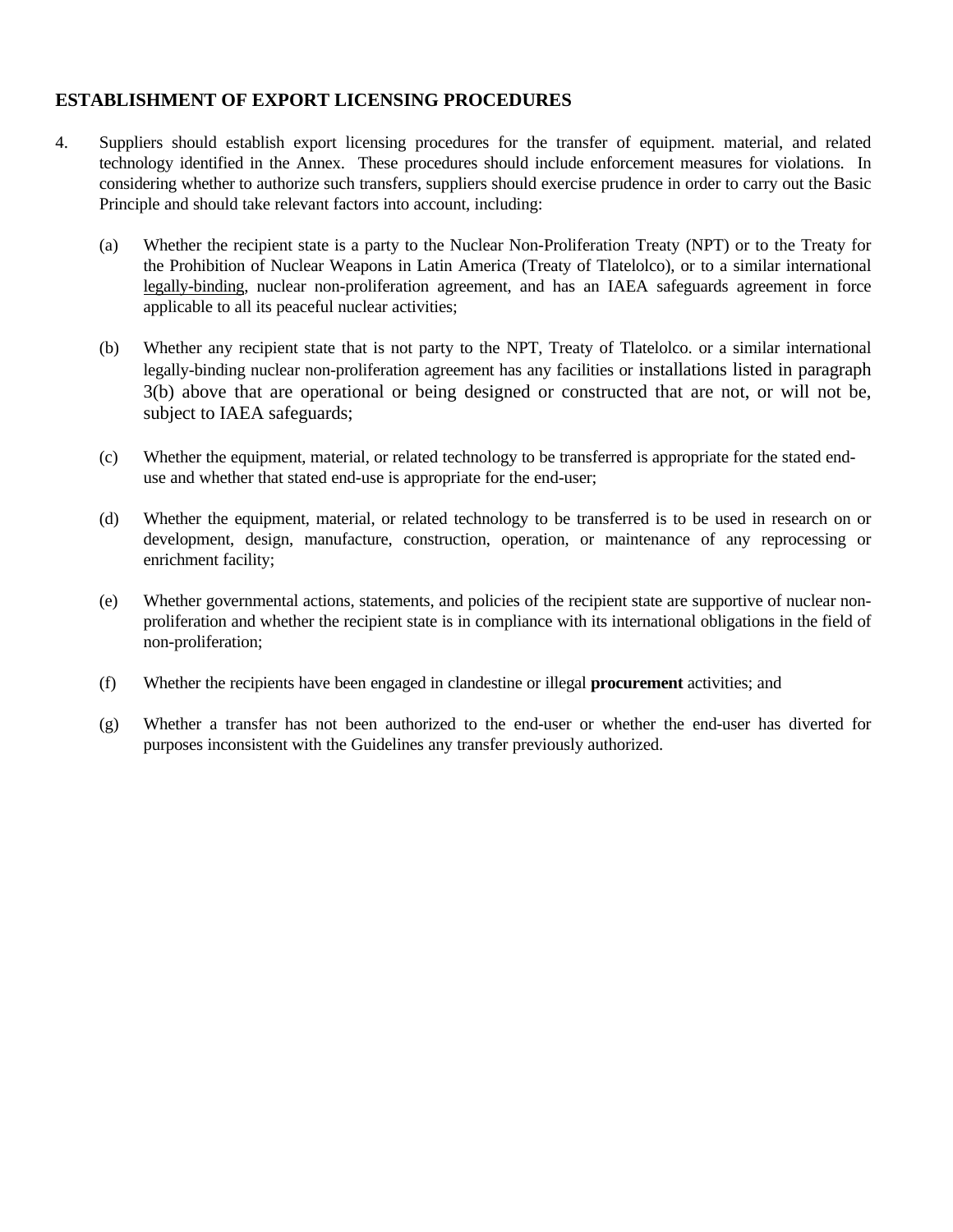## **CONDITIONS FOR TRANSFERS**

- 5*.* In the process of determining that the transfer will not pose any unacceptable risk of diversion, in accordance with the Basic Principle and to meet the objectives of the Guidelines, the supplier should obtain, before authorizing the transfer and in a manner consistent with its national law and practices, the following:
	- (a) a statement from the end-user specifying the uses and end-use locations of the proposed transfers; and
	- (b) an assurance explicitly stating that the proposed transfer or any replica thereof will not be used in any nuclear explosive activity or unsafeguarded nuclear fuel-cycle activity.

## **CONSENT RIGHTS OVER RETRANSFERS**

6. Before authorizing the transfer of equipment, material. or related technology identified in the Annex to a country not adhering to the Guidelines, suppliers should obtain assurances that their consent will be secured. in a manner consistent with their national law and practices, prior to any retransfer to a third country of the equipment, material, or related technology,. or any replica thereof.

## **CONCLUDING PROVISIONS**

- 7. The supplier reserves to itself discretion as to the application of the Guidelines to other items of significance in addition to those identified in the Annex, and as to the application of other conditions for transfer that it may consider necessary in addition to those provided for in paragraph 5 of the Guidelines.
- 8. In furtherance of the effective implementation of the Guidelines, suppliers should, as necessary and appropriate, exchange relevant information and consult with other states adhering to the Guidelines.
- 9. In the interest of international peace and security, the adherence of all states to the Guidelines would be welcome.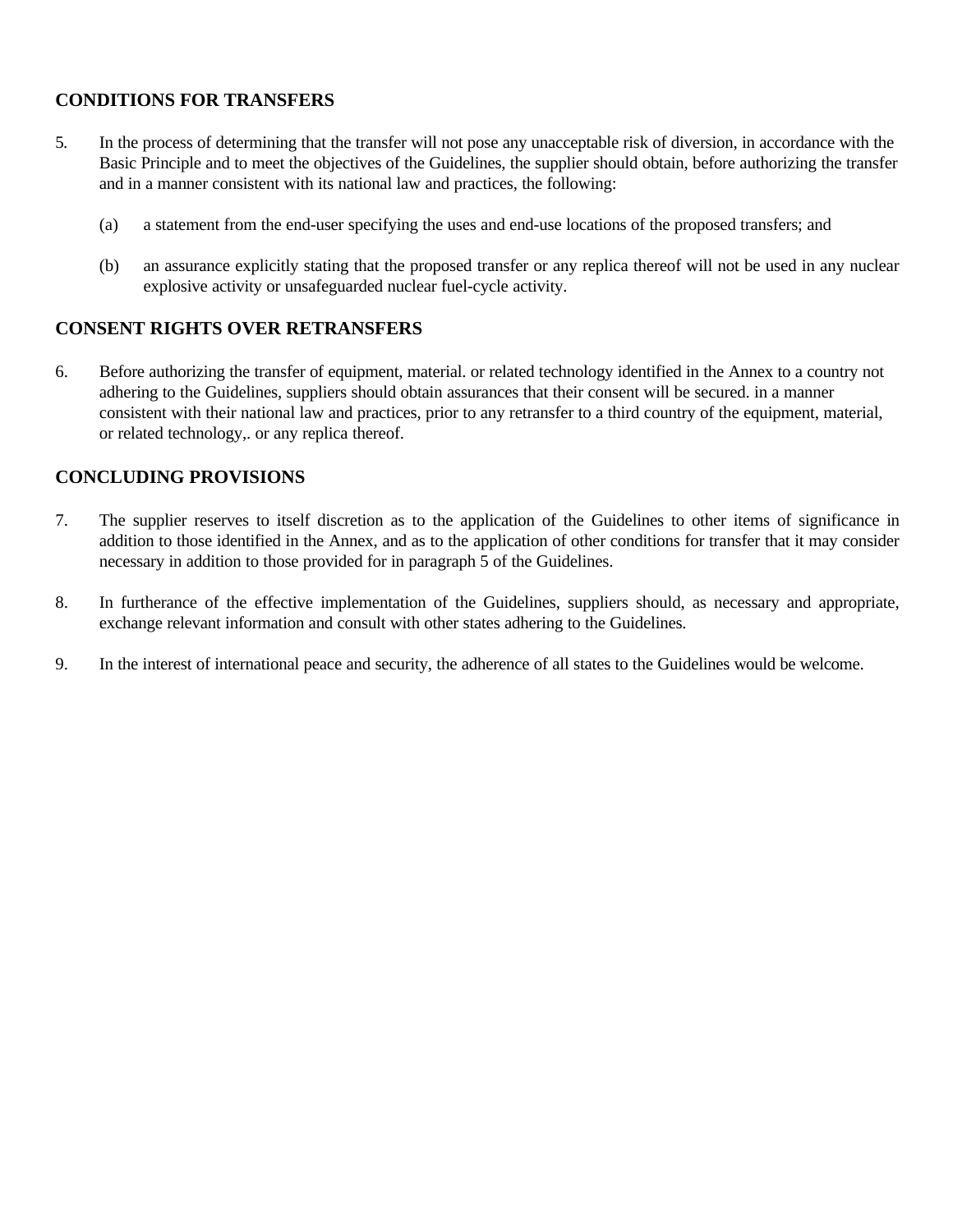# **ANNEX**

LIST OF NUCLEAR-RELATED DUAL-USE EQUIPMENT AND MATERIALS AND RELATED TECHNOLOGY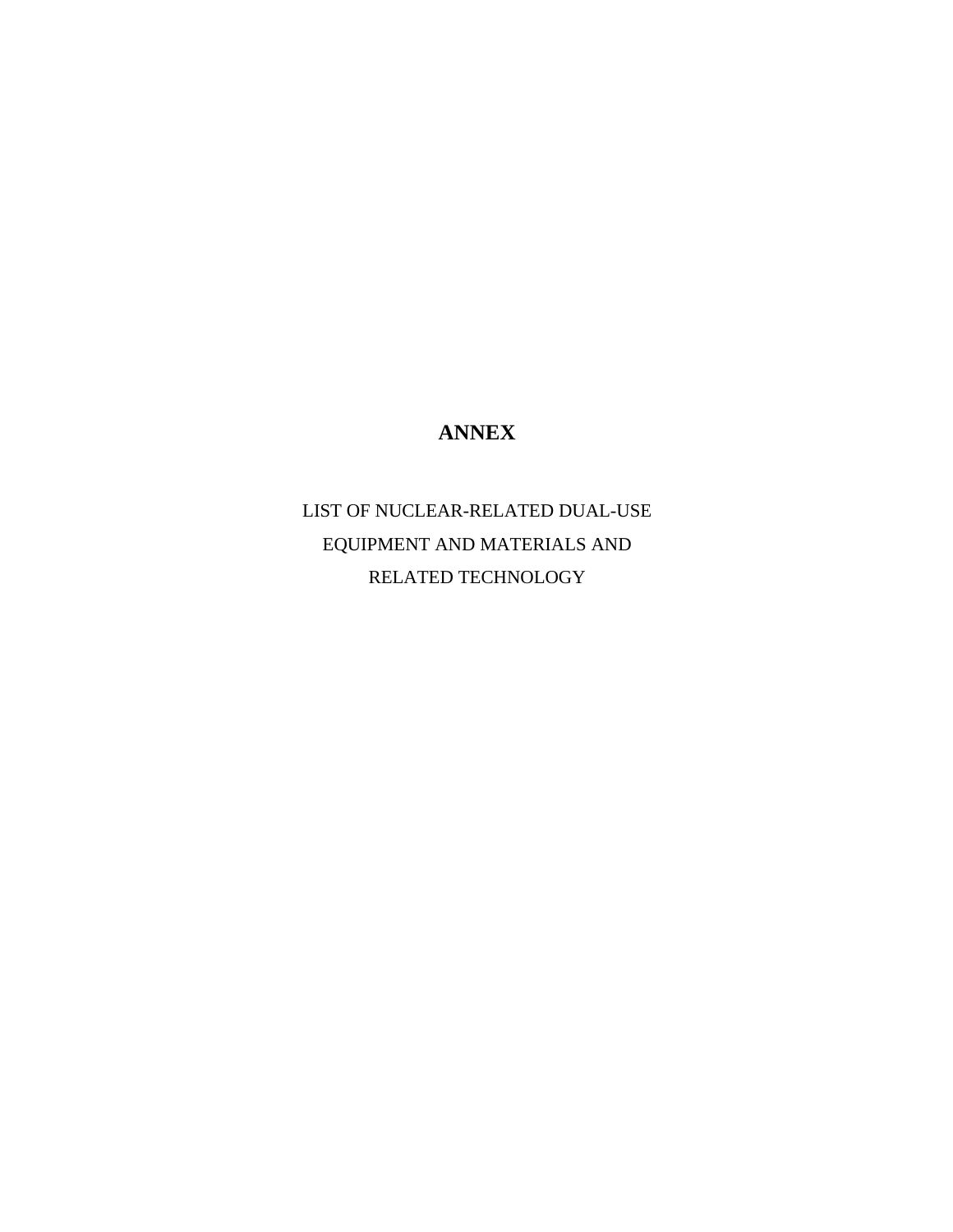Note: The International System of Units (SI) is used in this Annex. In many places. the approximately equivalent physical quantity in English units is given in parentheses after the SI quantity. In all cases the physical quantity defined in SI units should be considered the official recommended control value. However, some machine tool parameters are given in their customary units, which are not SI.

Commonly used abbreviations (and their prefixes denoting. size) in this Annex are as follows:

```
A \quad \text{---} \quad \text{ampere} \quad (s)Bq --- becquerel (s)
°C --- degree (s) Celsius
Ci \quad -- \quad curve(s)cm3 --- cubic centimeter (s)
dB --- decibel (s)dBm --- decibel referred to 1 milliwatt
g --- gram (s); also, acceleration of gravity (9.81 m/second2)
GBq --- gigabecquerel (s)
GHz --- gigahertz
Hz --- hertz
J joule (s)
K --- kelvin
keV --- thousand electron volt (s)
kg. --- kilogram (s)
kHz --- kilohertz
kN --- kilonewton (s)kPa --- kilopascal (s)
kW --- kilowatt (s)
m --- meter (S)MeV --- million electron volt (s)
MHz --- megahertz
MPa --- megapascal (s)
MW \leftarrow \text{megawatt}(s)\muF --- microfarad (s)
μm --- micrometer (s)
\mus --- microsecond (s)
mm --- millimeter (s)
N \quad -\text{Newton (s)}nm --- nanometer (S)
ns --- nanosecond (s)
nH --- nanohenry (ies)
ps --- picosecond (s)
RMS --- root mean square
TIR --- total indicator reading
W \leftarrow watt (s)
```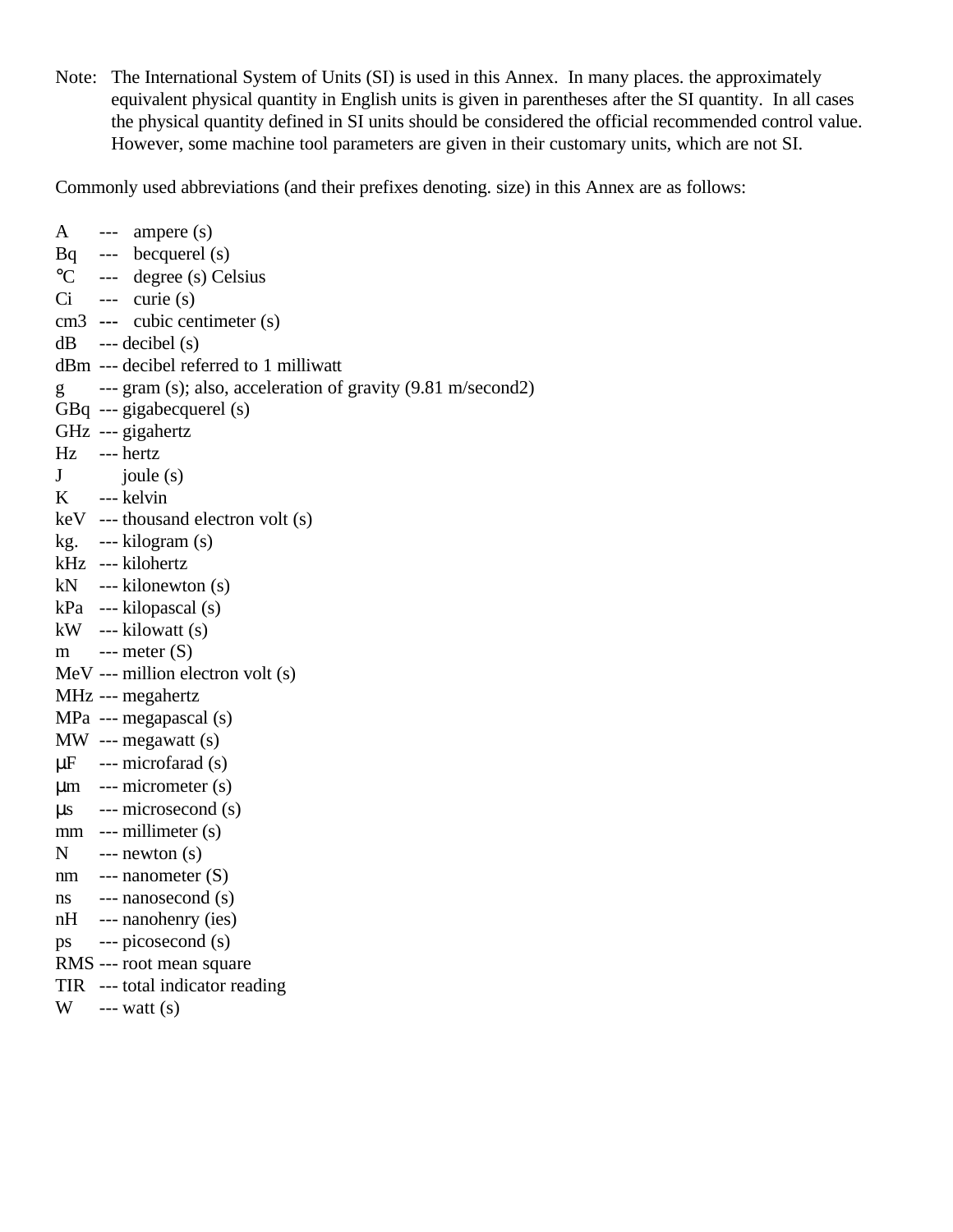## **GENERAL NOTE**

The following paragraphs are applied to the List of Nuclear-Related Dual-Use Equipment. Material, and Related Technology.

- 1. The description of any item on the List includes that item in either new or second-hand condition.
- 2. When the description of any item on the List contains no qualifications or specifications, it is regarded as including all varieties of that item. Category captions are only for convenience in reference and do not affect the interpretation of item definitions.
- 3. The object of these controls should not be defeated by the transfer of any non-controlled item (including plants) containing one or more controlled components when the controlled component or components are the principal element of the item and can feasibly be removed or used for other purposes.
	- Note:In judging whether the controlled component or components are to be considered the principal element, Governments should weigh the factors of quantity, value, and technological know-how involved and other special circumstances which might establish the controlled component or components as the principal element of the item being procured.
- 4. The object of these controls should not be defeated by the transfer of component parts. Each government will take such action as it can to achieve this aim and will continue to seek a workable definition for component parts, which could be used by all the suppliers.

# **TECHNOLOGY CONTROLS**

The transfer of "technology" directly associated with any items in the List will be subject to as great a degree of scrutiny and control as will the equipment itself, to the extent permitted by national legislation.

Controls on "technology" transfer do not apply to information "in the public domain" or to "basic scientific research".

# **STATEMENT OF UNDERSTANDING**

The approval of any List item for export also authorizes the export to the same end user of the minimum technology required for the installation, operation, maintenance, and repair of the item.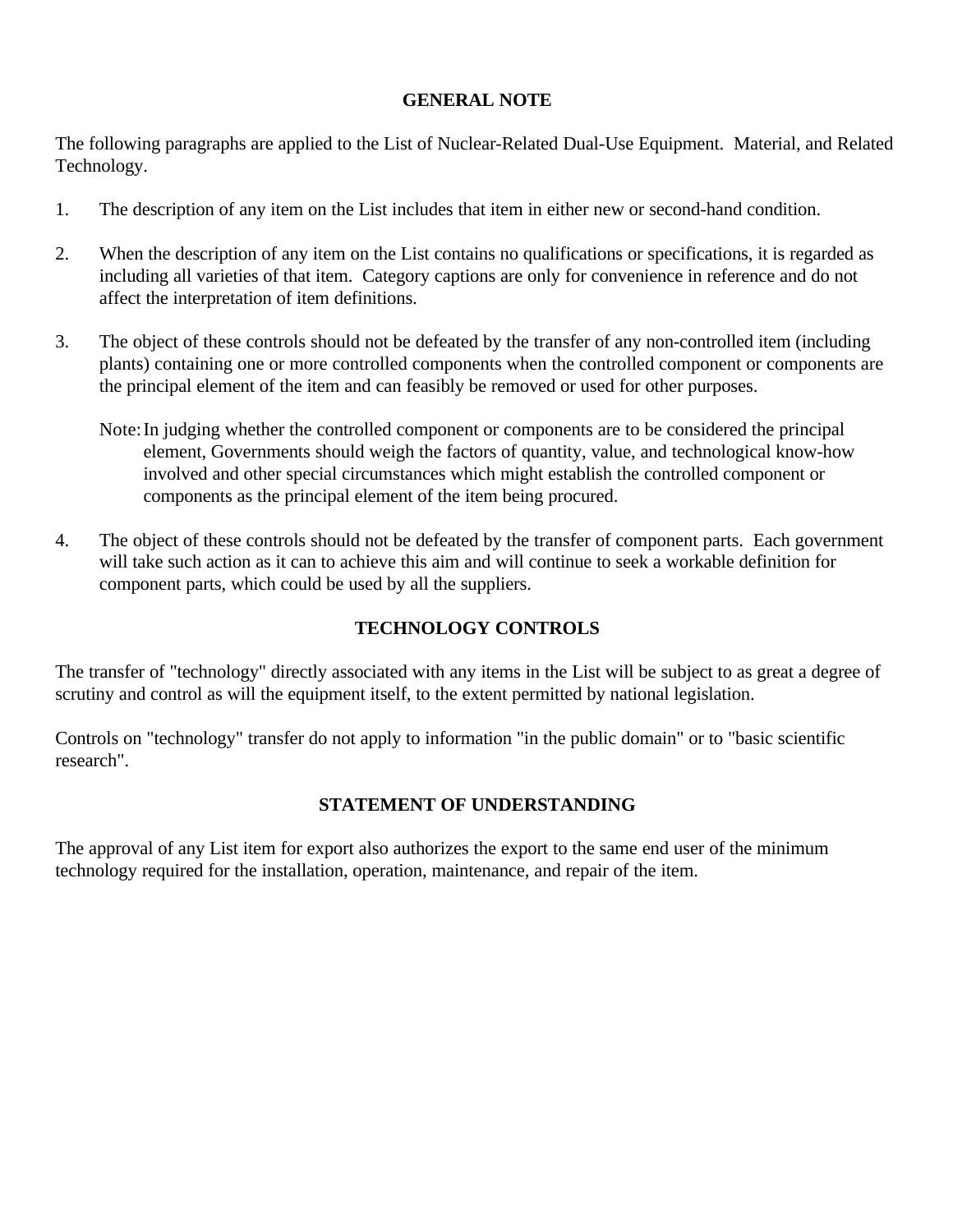## **DEFINITIONS**

#### "Technology"

means specific information required for the "development", "production", or "use" of any item contained in the List. This information may take the form of "technical data" or "technical assistance".

### "basic scientific research"

Experimental or theoretical work undertaken principally to acquire new knowledge of the fundamental principles of phenomena and observable facts, not primarily directed toward a specific practical aim or objective.

### "development"

- is related to all phases before "production" such as:
	- design
	- design research
	- design analysis
	- design concepts
	- assembly and testing of prototypes
	- pilot production schemes
	- design data
	- process of transforming design data into a product
	- configuration design
	- integration design
	- **layouts**

### "in the public domain"

"In the public domain", as it applies herein, means technology that has been made available without restrictions upon its further dissemination. (Copyright restrictions do not remove technology from being in the public domain.)

### "production"

- means all production phases such as:
	- construction
	- production engineering
	- manufacture
	- *integration*
	- assembly (mounting)
	- inspection
	- testing
	- quality assurance

## "Specially designed software"

- The minimum "operating systems", "diagnostic systems", "maintenance systems", and "application software" necessary to be executed on particular equipment to perform the function for which it was designed. To make other incompatible equipment perform the same function requires:
	- (a) modification of this "software" or
	- (b) addition of "programs"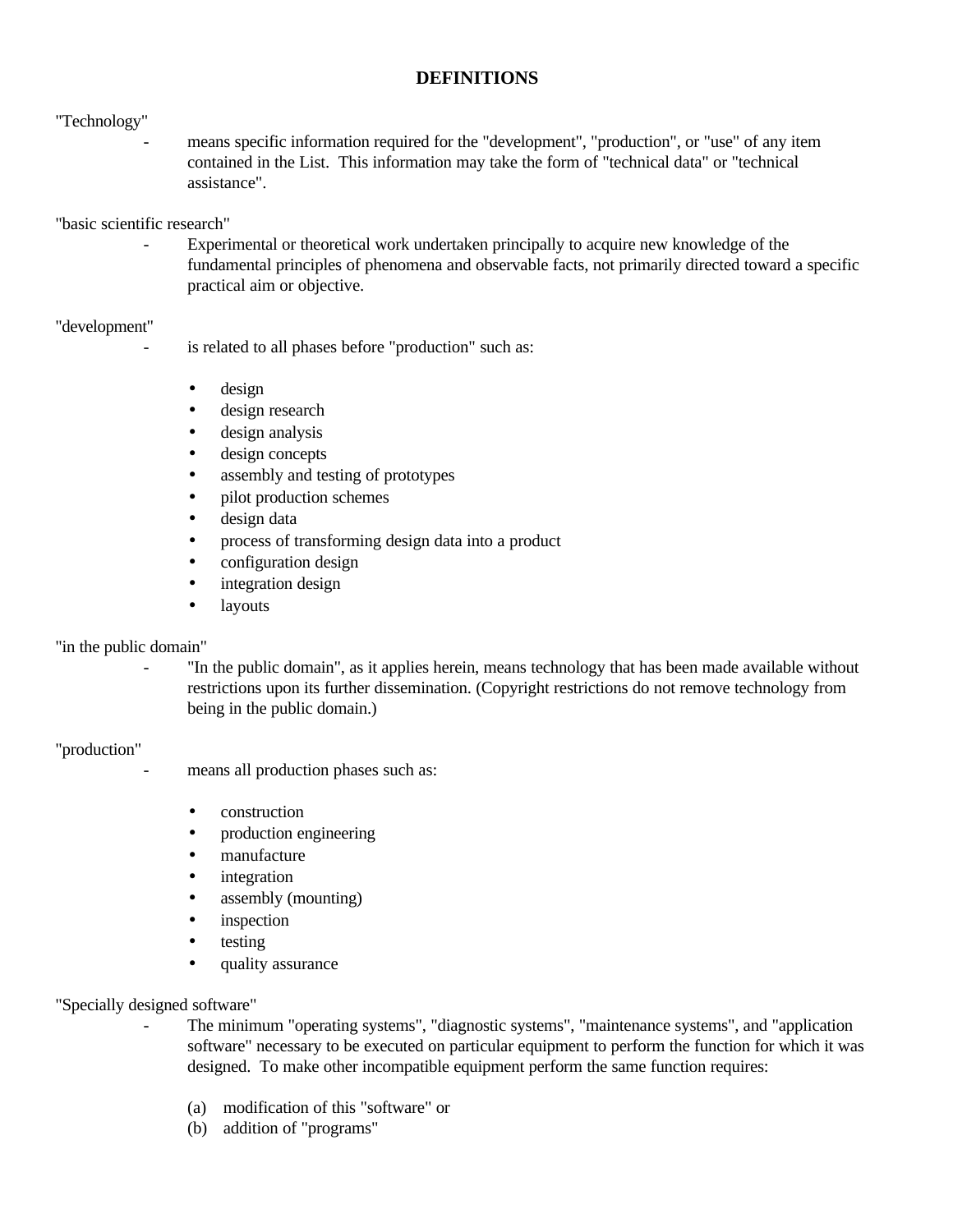"technical assistance"

- "Technical assistance" may take forms such as: instruction, skills, training, working knowledge, consulting services.
	- Note: "Technical assistance" may involve transfer of "technical data".

"technical data"

- "Technical data" may take forms such as blueprints, plans, diagrams, models, formulae, engineering. designs and specifications, manuals and instructions written or recorded on other media or devices such as disk, tape, read-only memories.

,,use"

- Operation, installation (including on-site installation), maintenance (checking), repair, overhaul, and refurbishing.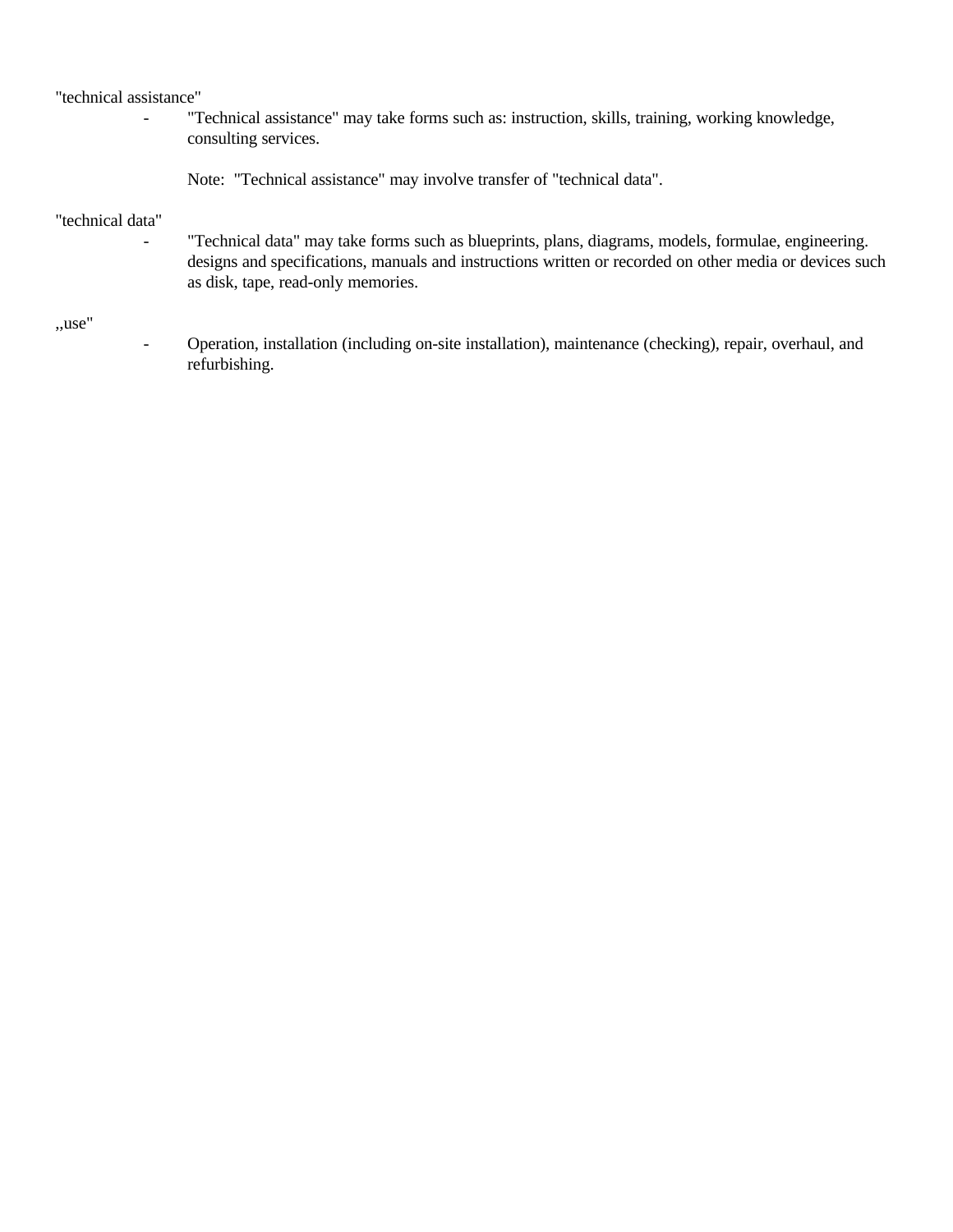# **ANNEX CONTENTS**

## 1. **INDUSTRIAL EQUIPMENT**

- 1.1. Spin-forming, and flow-forming machines
- 1.2. "Numerical control" units ... machine tools
- 1.3. Dimensional inspection systems
- 1.4. Vacuum or controlled environment (Inert gas) induction furnaces
- 1.5. "Isostatic presses"
- 1.6. "Robots" or "end-effectors"
- 1.7. Vibration test equipment
- 1.8. Furnaces arc remelt, electron beam, and plasma

## 2. **MATERIALS**

- 2.1. Aluminum alloys
- 2.2. Beryllium metal, alloys, compounds, and manufactures thereof
- 2.3. Bismuth (high purity)
- 2.4. Boron (isotopically enriched in boron- 1 0)
- 2.5. Calcium (high purity)
- 2.6. Chlorine trifluoride
- 2.7. Crucibles made of materials resistant to liquid actinide metals
- 2.8. Fibrous and filamentarv materials
- 2.9. Hafnium
- 2.10. Lithium enriched in the lithium-6 isotope
- 2.11. Magnesium (high purity)
- 2.12. Maraging steel. high strength
- 2.13. Radium-226, radium-226 compounds, or mixtures, and products or devices containing any of the foregoing
- 2.14. Titanium alloys
- 2.15. Tungsten
- 2.16. Zirconium
- 2.17. Nickel powder and porous nickel metal

# 3. **URANIUM ISOTOPE SEPARATION EQUIPMENT AND COMPONENTS**

(Other than Trigger List Items)

- 3.1. Electrolytic cells for fluorine production
- 3.1. Rotor and bellows equipment
- 3.3. Centrifugal multiplane balancing machines
- 3.4. Filament winding machines
- 3.5 Frequency changers
- 3.6. Lasers, laser amplifiers, and oscillators
- 3.7. Mass spectrometers and mass spectrometer ion sources
- 3.8. Pressure transducers
- 3.9 Valves 5 mm (0.2 in.) or greater, corrosion resistant
- 3.10. Superconducting solenoidal electromagnets
- 3.11. Vacuum pumps
- 3.12. Direct current high-power supplies (100 V or greater)
- 3.13. High-voltage direct current power supplies (20,000 V or greater)
- 3.14. Electromagnetic isotope separators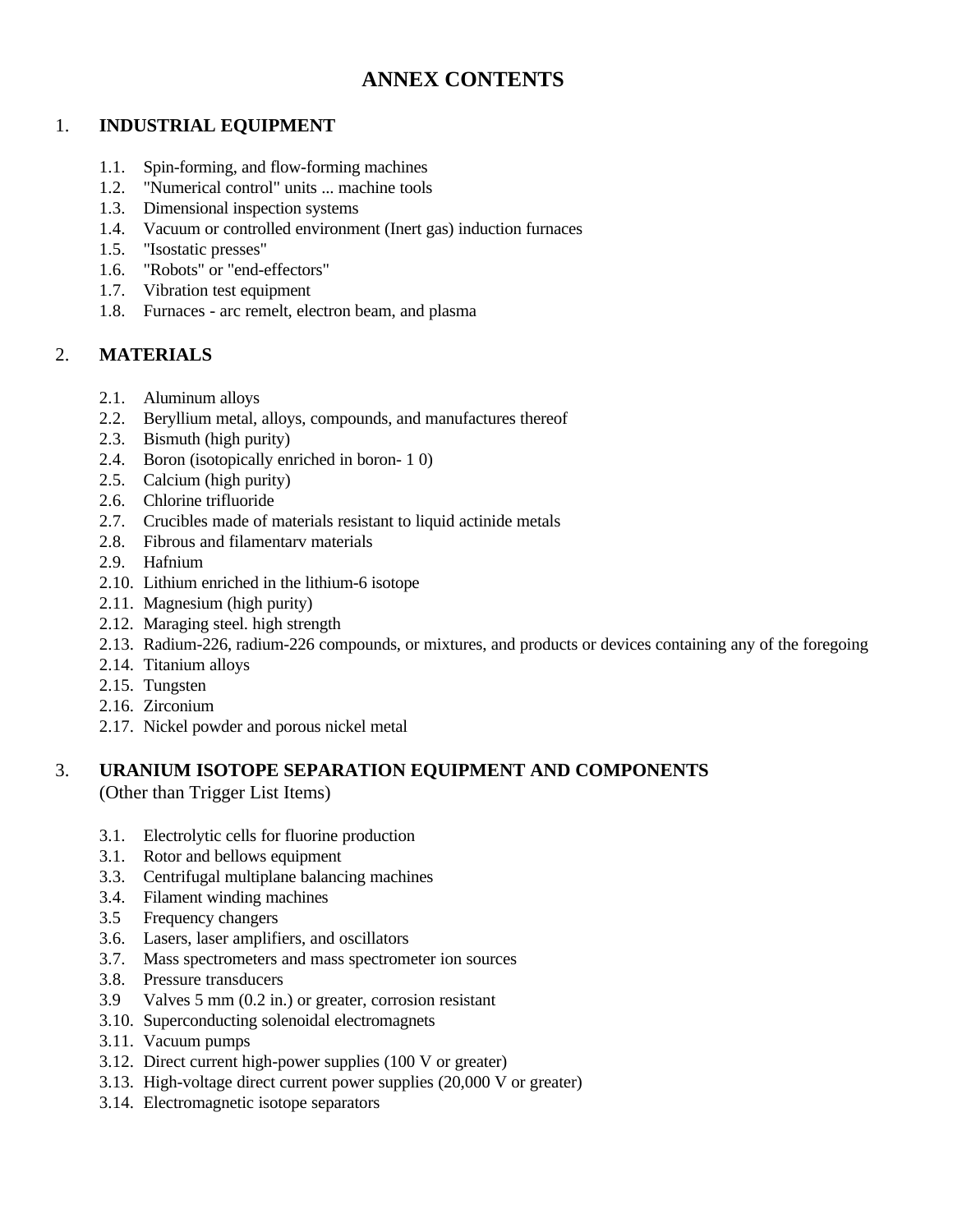## 4. **HEAVY WATER PRODUCTION PLANT RELATED EQUIPMENT**

(Other than Trigger List Items)

- 4.1. Specialized packings for water separation
- 4.2. Pumps for potassium amide/liquid ammonia
- 4.3. Water-hydrogen sulfide exchange tray columns
- 4.4. Hydrogen-cryogenic distillation columns
- 4.5. Ammonia converters or synthesis units
- 4.6. Turboexpanders or turboexpander-compressor sets

## 5. **IMPLOSION SYSTEMS DEVELOPMENT EQUIPMENT**

- 5.1. Flash x-ray equipment
- 5.2. Multistage light gas guns/high-velocity guns
- 5.3. Mechanical rotating mirror cameras
- 5.4. Electronic streak and framing cameras and tubes
- 5.5. Specialized instrumentation for hydrodynamic experiments

# 6. **EXPLOSIVES AND RELATED EQUIPMENT**

- 6.1. Detonators and multipoint initiation systems
- 6.2. Electronic components for firing sets
	- 6.2.1. Switching devices
	- 6.2.2. Capacitors2
- 6.3. Firing sets and equivalent high-current pulsers (for controlled detonators
- 6.4. High explosives relevant to nuclear

# 7. **NUCLEAR TESTING EQUIPMENT AND COMPONENTS**

- 7.1. Photomultiplier tubes
- 7.2. Pulse generators (high speed)

# **8. OTHER**

- 8.1. Neutron generator systems
- 8.2. General nuclear related equipment
	- 8.2.1. Remote manipulators
	- 8.2.2. High-density (lead glass or other) radiation shielding windows
	- 8.2.3. Radiation-hardened TV cameras
- 8.3. Tritium, tritium compounds, and mixtures
- 8.4. Tritium facilities, plants and equipment
- 8.5. Platinized carbon catalysts
- 8.6. Helium-3 or helium isotopically enriched in the helium-3 isotope
- 8.7. Alpha-emitting radionuclides
- 8.8. Lithium isotope separation facilities, plants and equipment

## APPENDIX: DETAILED MACHINE TOOL SPECIFICATIONS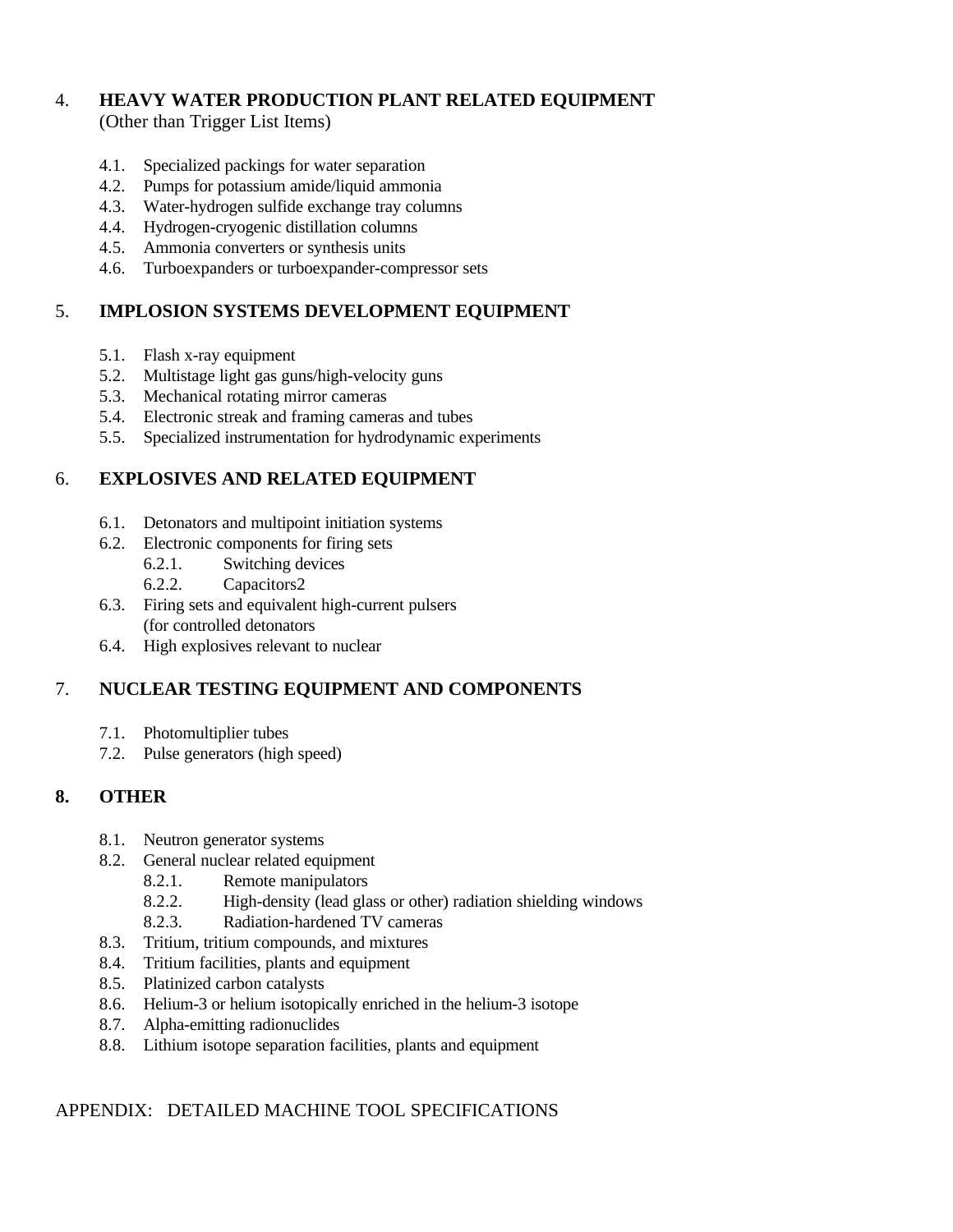# **ANNEX**

## **LIST OF NUCLEAR-RELATED DUAL-USE EQUIPMENT. 'i\4ATERIALS AND RELATED TECHNOLOGY**

### 1. **INDUSTRIAL EQUIPMENT**

- 1.1. Flow-forming machines and spin-forming machines capable of flow-forming functions, and mandrels, as follows, and specially designed software therefor:
	- (a) (i) Having three or more rollers (active or guiding); and
		- (ii) According to the manufacturer's technical specification can be equipped with "numerical control" units or a computer control;
	- (b) Rotor-forming mandrels designed to form cylindrical rotors of inside diameter between 75 mm (3 in.) and 400 mm (16 in.).
		- Note: This entry includes machines which have only a single roller designed to deform metal plus two auxiliary rollers which support the mandrel, but do not participate directly in the deformation process
- 1.2. "Numerical control" units, "numerical controlled" machine tools, and specially designed "software" as follows:

Detailed specifications of the equipment are shown in the Appendix.

- 1.3) Dimensional inspection machines, devices, or systems, as follows, specially designed software therefor.
	- (a) Computer controlled or numerically controlled dimensional inspection machines having both of the following characteristics:
		- (1) two or more axes; *and*
		- (2) a one-dimensional length "measurement uncertainty" equal to or less (better) than  $(1.25 + L/ 1 000)$  µm tested with a probe of an "accuracy" of less (better) than  $0.2 \mu$ m (L is the measured length in millimeters) (Ref.: VDI/VDE 2617 parts 1 and 2);
	- (b) Linear and angular displacement measuring devices, as follows:
		- (1) linear measuring instruments having any of the following characteristics:
			- (i) non-contact type measuring systems with a "resolution" equal to or less (better) than 0.2 μm within a measuring range up to 0.2 mm;
			- (ii) linear variable differential transformer (LVDT) systems having both of the following characteristics:
				- (A) "linearity" equal to or less (better) than 0. 1 % within a measuring range up to 5 mm; *and*
				- (B) drift equal to or less (better) than 0. 1 % per day at a standard ambient test room temperature + 1 K; *or*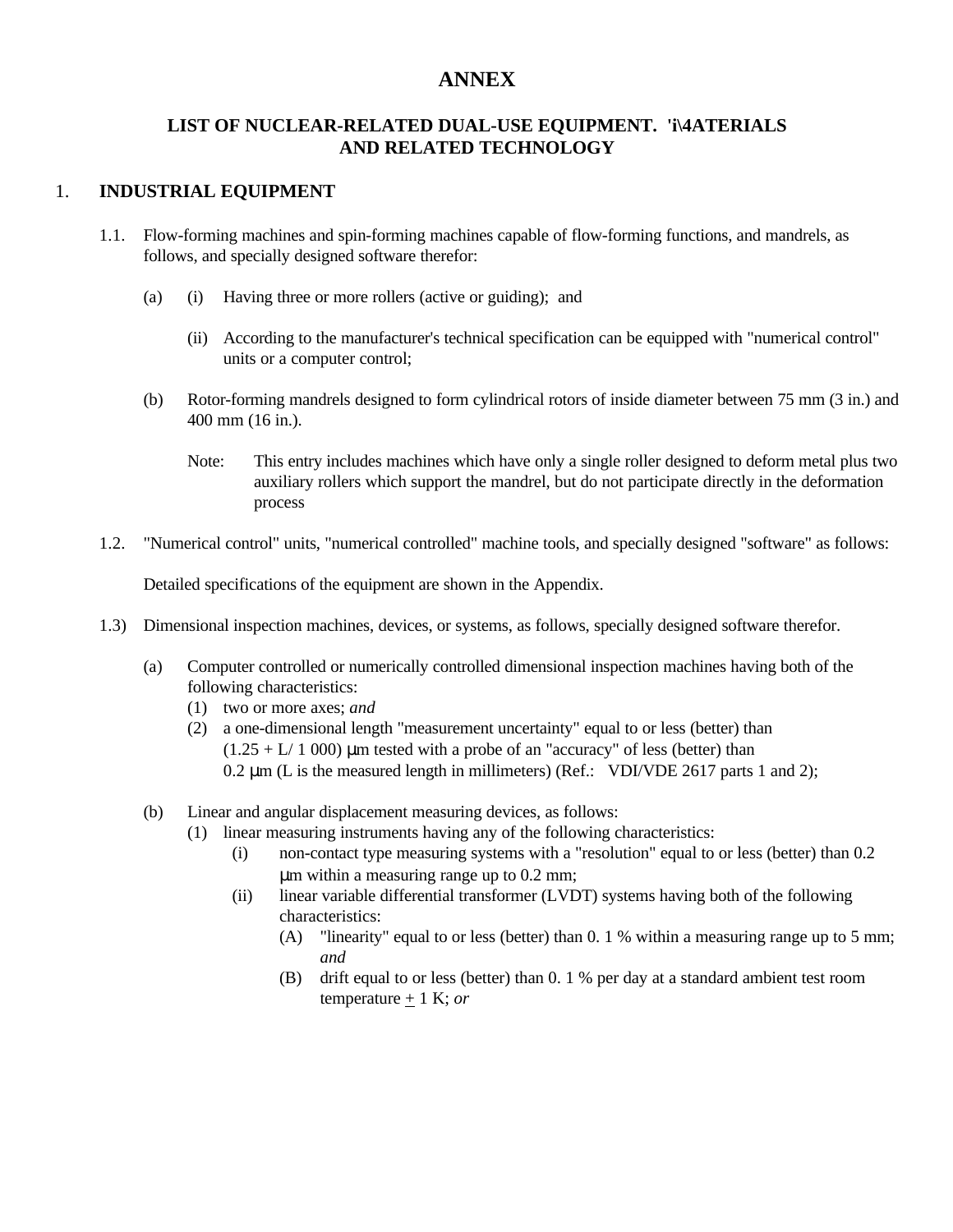- (iii) measuring systems that have both of the following characteristics:
	- (A) contain a "laser"; *and*
	- (B) maintain for at least 12 hours, over a temperature range of
		- $\pm$  1 K around a standard temperature and a standard pressure:
			- (1) a "resolution" over their full scale of 0. 1 μrn or better; *and*
			- (2) with a "measurement uncertainty" equal to or less (better) than  $(0.2 +$ L/2000) μrn (L is the measured length in millimeters); *except* measuring interferometer systems, without closed or open loop feedback, containing a "laser" to measure slide movement errors of machine tools, dimensional inspection machines, or similar equipment;
- (2) angular measuring instruments having an "angular position deviation" equal to or less (better) than 0.00025°;
	- Note: The sub-item (b) (2) of this item does not control optical instruments, such as autocollimators, using collimated light to detect angular displacement of a mirror.
- (c) Systems for simultaneously linear-angular inspection of hemishells, having both of the following characteristics:
	- (1) "measurement uncertainty" along any 1inear axis equal to or less (better) than 3.5 μrn per 5 mm; *and*
	- (2) "angular position deviation" equal to or less than 0.02°.
		- Note: Specially designed software for the systems described in paragraph (c) of this item includes software for simultaneous measurements of wall thickness and contour.
- **Technical Note 1:** Machine tools that can be used as measuring machines are controlled if they meet or exceed the criteria specified for the machine tool function or the measuring machine function.
- **Technical Note 2:** A machine described in this section, 1.3 ., is controlled if it exceeds the control threshold anywhere within its operating range.
- **Technical Note 3:** The probe used in determining the measurement uncertainty of a dimensional inspection system shall be as described in VDI/VDE 2617 parts 2, 3, and 4.
- **Technical Note 4:** All parameters of measurement values in this item represent plus/minus, i.e., not total band.

"Measurement uncertainty"

The characteristic parameter which specifies in what range around the output value the correct value of the measurable variable lies with a confidence level of 95%. It includes the uncorrected systematic deviations, the uncorrected backlash, and the random deviations. (Reference: VDI/VDE 2617)

"Resolution"

The least increment of a measuring device; on digital instruments, the least significant bit. (Reference: ANSI B-89.1.12)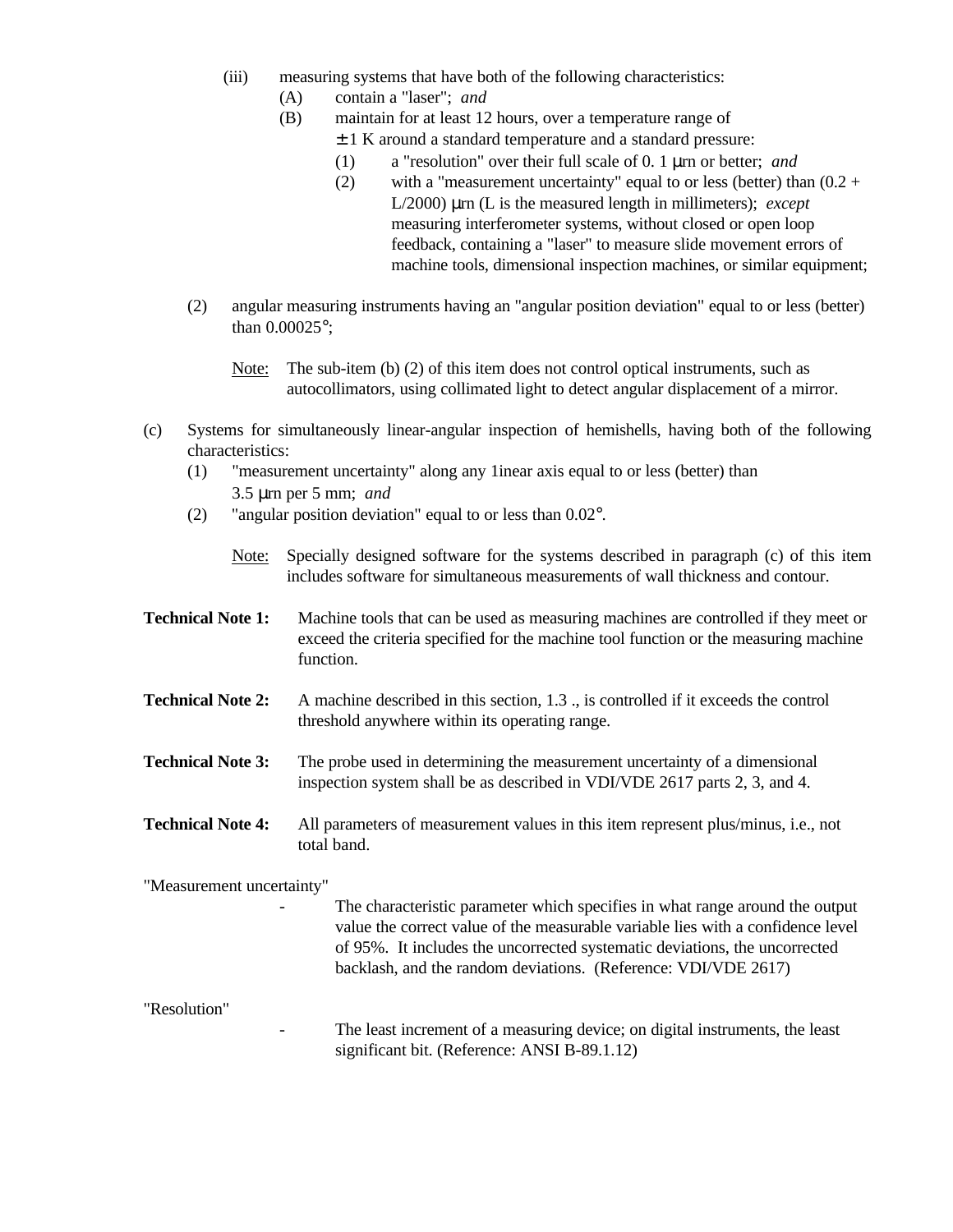#### "Linearity"

Usually measured in terms of non linearity) is the maximum deviation of the actual characteristic (average of upscale and downscale readings), positive or negative, from a straight line so positioned as to equalize and minimize the maximum deviations

"Angular position deviation"

- The maximum difference between angular position and the actual. very accurately measured angular position after the workpiece mount of the table has been turned out of its initial position. (Reference: VDI/VDE 2617 Draft: "Rotary table on coordinate measuring machines")
- 1.4. Vacuum or controlled environment (inert gas) induction furnaces capable of operation above 850°C and having induction coils 600 mm (24 in.) or less in diameter, and designed for power inputs of 5 kW or more; and power supplies specially designed therefor with a specified power output of 5 kW or more.

**Technical Note:** This entry does not control furnaces designed for the processing of semiconductor wafers.

1.5*.* "Isostatic presses" capable of achieving a maximum working pressure of 69 MPa or greater having a chamber cavity with an inside diameter in excess of 152 mm and specially designed dies, molds, controls or "specially designed software" therefor.

#### **Technical Notes:**

- (1) The inside chamber dimension is that of the chamber in which both the working temperature and the working pressure are achieved and does not include fixtures. That dimension will be the smaller of either the inside diameter of the pressure chamber or the inside diameter of the insulated furnace chamber, depending on which of the two chambers is located inside the other.
- (2) "Isostatic Presses"
	- Equipment capable of pressurizing a closed cavity through various media (gas, liquid, solid particles, etc.) to create equal pressure in all directions within the cavity upon a workpiece or material.
- 1.6. "Robots" or "end-effectors" having either of the following characteristics; and "specially designed software" or specially designed controllers therefor.
	- (a) Specially designed to comply with national safety standards applicable to handling high explosives (for example, meeting electrical code ratings for high explosives); or
	- (b) Specially designed or rated as radiation hardened to withstand greater than 5 x 10/4 grays (Silicon) (5 x 10/6 rad (Silicon)) without operational degradation.

#### **Technical Notes:**

(1) "Robot"

A manipulation mechanism, which may be of the continuous path or of the point-to-point variety, may use "sensors," and has all of the following characteristics:

- (a) is multifunctional;
- (b) is capable of positioning or orienting material, parts, tools, or special devices through variable movements in three-dimensional space;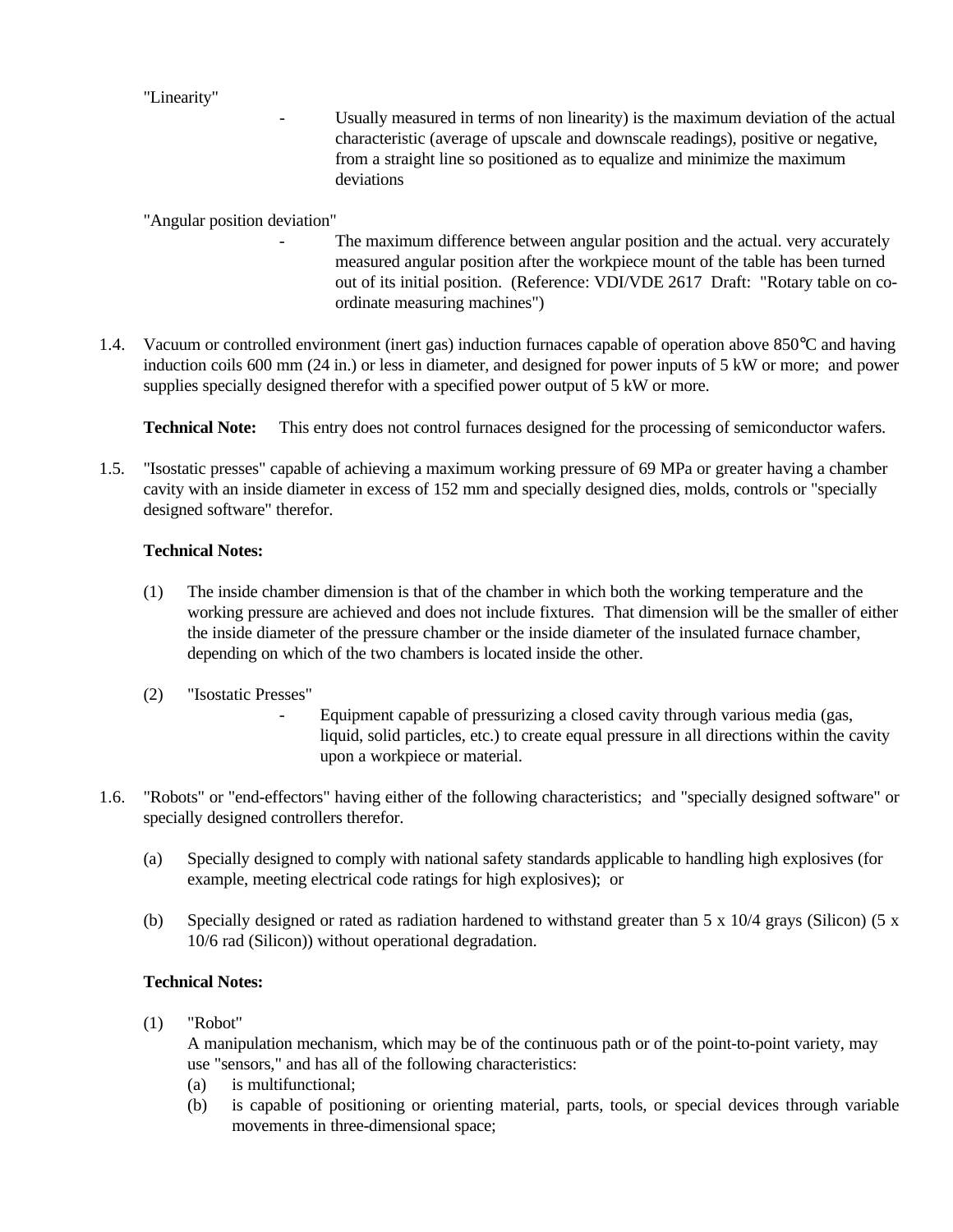- (c) incorporates three or more closed or open loop servo-devices which may include stepping motors; *and*
- (d) has "user-accessible programmability" by means of teach/playback method or by means of an electronic computer which may be a programmable logic controlled, i.e. without mechanical intervention.

### **N.B.**

The above definition does not include the following devices:

- (a) Manipulation mechanisms which are only manually/teleoperator controllable;
- (b) Fixed sequence manipulation mechanisms which are automated moving devices operating according to mechanically fixed programmed motions. The program is mechanically limited by fixed stops, such as pins or cams. The sequence of motions and the selection of paths or angles are not variable or changeable by mechanical, electronic, or electrical means;
- (c) Mechanically controlled variable sequence manipulation mechanisms which are automated moving devices operating according to mechanically fixed programmed motions. The program is mechanically limited by fixed, but adjustable, stops such as pins or cams. The sequence of motions and the selection of paths or angles are variable within the fixed program pattern. Variations or modifications of the program pattern (i.e. chances of pins or exchanges of cams) in one or more motion axes are accomplished only through mechanical operations;
- (d) Non-servo-controlled variable sequence manipulation mechanisms which are automated moving devices, operating according to mechanically fixed programmed motions. The program is variable but the sequence proceeds only by the binary signal from mechanically fixed electrical binary devices or adjustable stops;
- (e) Stacker cranes defined as Cartesian co-ordinate manipulator systems manufactured as an integral part of a vertical array of storage bins and designed to access the contents of those bins for storage or retrieval.
- (2) "End-effectors"

"End-effectors" include grippers, "active tooling units," and any other tooling that is attached to the baseplate on the end of a "robot" manipulator arm.

- (3) The definition in (a) above is not designed to control robots specially designed for nonnuclear industrial applications such as automobile paint-spraying booths.
- 1.7. Vibration test systems, equipment, components and software therefor, as follows:
	- (a) Electrodynamic vibration test systems, employing feedback or closed loop control techniques and incorporating a digital controller, capable of vibrating at 10 g RMS or more between 20 Hz and 2000 Hz and imparting forces of 50 kN (1 1,250 lbs) measured 'bare table', or greater;
	- (b) Digital controllers, combined with "specially designed software" for vibration testing, with a realtime bandwidth greater than 5 kHz and being designed for use with the systems controlled in (a) above;
	- (c) Vibration thrusters (shaker units), with or without associated amplifiers, capable of imparting a force of 50 kN (1 1,250 lbs), measured 'bare table', or greater, which are usable for the systems controlled in (a) above;
	- (d) Test piece support structures and electronic units designed to combine multiple shaker units into a complete shaker system capable of providing an effective combined force of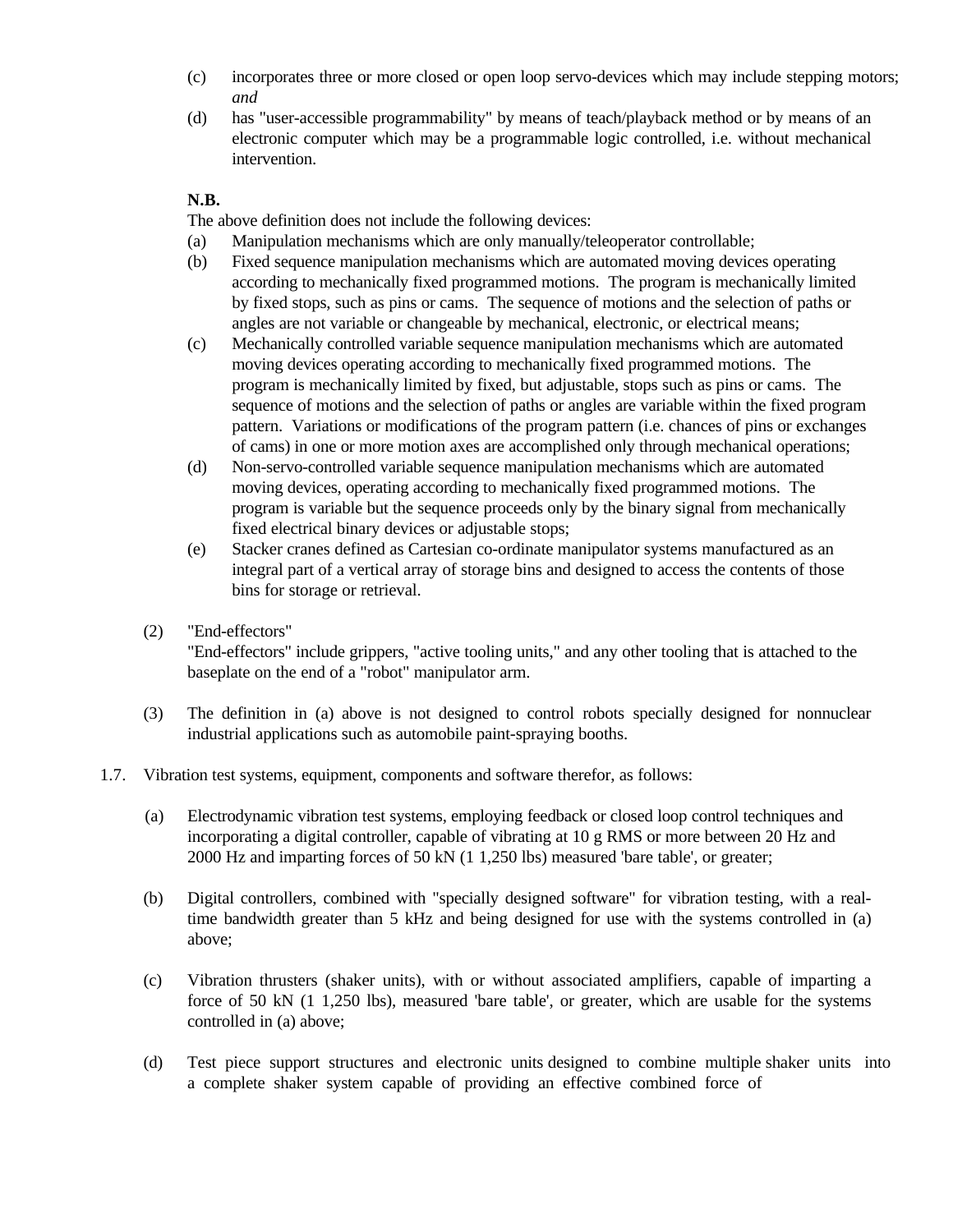50 kN. measured 'bare table', or greater, which are usable for the systems controlled in (a) above;

- (e) "Specially designed software" for use with the systems controlled in (a) above or for the electronic units controlled in (d) above.
- 1.8. Vacuum and controlled atmosphere metallurgical melting and casting furnaces as follows; and specially configured computer control and monitoring systems and "specially designed software" therefor;
	- (a) Arc remelt and casting furnaces with consumable electrode capacities between 1000 cm3 and 20,000 cm3 and capable of operating with melting temperatures above 1700°C,
	- (b) Electron beam melting, and plasma atomization and melting furnaces with a power of 50 kW or greater and capable of operating with melting temperatures above 1200°C.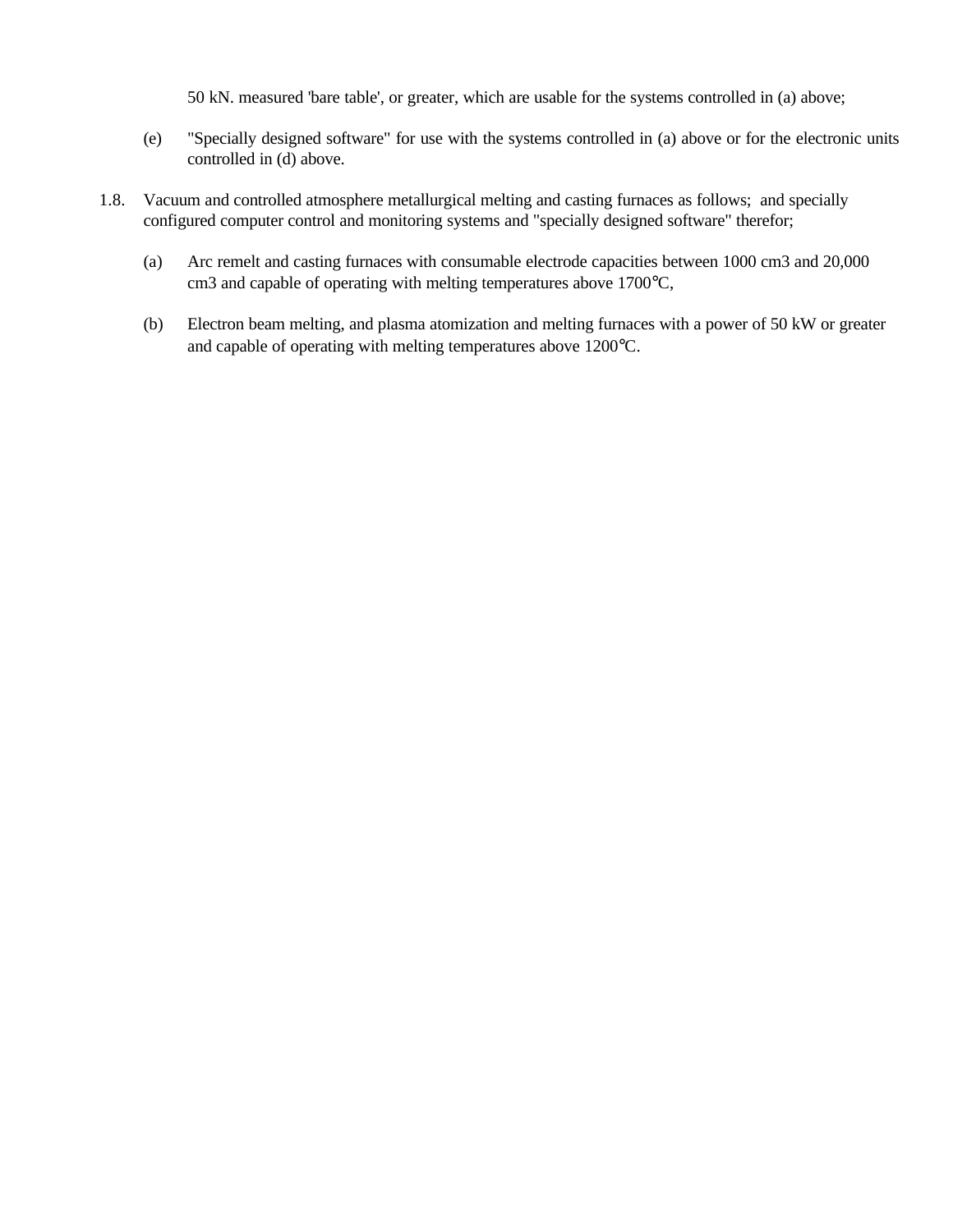## 2. **MATERIALS**

2.1. Aluminum alloys capable of an ultimate tensile strength of 460 MPa (0.46 x 109 N/m2 ) or more at 293 K (20°C), in the form of tubes or cylindrical solid forms (including forgings) with an outside diameter of more than 75 mm (3 in.).

**Technical Note:** The phrase "capable of' encompasses aluminum alloys before or after heat treatment.

- 2.2. Beryllium metal, alloys containing more than 50% beryllium by weight, beryllium compounds, and manufactures thereof, except:
	- (a) Metal windows for X-ray machines, or for bore-hole logging devices;
	- (b) Oxide shapes in fabricated or semi-fabricated forms specially designed for electronic component parts or as substrates for electronic circuits;
	- (c) Beryl (silicate of beryllium and aluminum) in the form of emeralds or aquamarines.

**Technical Note:** This entry includes waste and scrap containing beryllium as defined above.

- 2.3. High-purity (99.99% or greater) bismuth with very low silver content (less than 10 parts per million).
- 2.4. Boron and boron compounds, mixtures. and loaded materials in which the boron-10 isotope is more than 20% by weight of the total boron content.
- 2.5. Calcium (high purity) containing both less than 1 000 parts per million by weight of metallic impurities other than magnesium and less than 10 parts per million of boron.
- 2.6. Chlorine Trifluoride (CIF/3).
- 2.7. Crucibles made of materials resistant to liquid actinide metals, as follows:
	- (a) Crucibles with a volume of between 150 ml and 8 litres and made of or coated with any of the following materials having a purity of 98% or greater:
		- (i) Calcium fluoride (CaF2)
		- (ii) Calcium zirconate (metazirconate) (CaZrO3)
		- (iii) Cerium sulfide (Ce2S3)
		- (iv) Erbium oxide (erbia) (Er203)
		- (v) Hafnium oxide (hafnia) (HfO2
		- (vi) Magnesium oxide (MgO)
		- (vii) Nitrided niobium-titanium-tungsten alloy (approximately 50% Nb, 30% Ti, 20% W)
		- (viii) Yttrium oxide (yttria) (Y203)
		- (ix) Zirconium oxide (zirconia) (ZrO2)
	- (b) Crucibles with a volume of between 50 ml and 2 litres and made of or lined with tantalum, having a purity of 99.9% or greater.
	- (c) Crucibles with a volume of between 50 ml and 2 litres and made of or lined with tantalum (having, a purity of 98% or greater) coated with tantalum carbide, nitride, or boride (or any combination of these).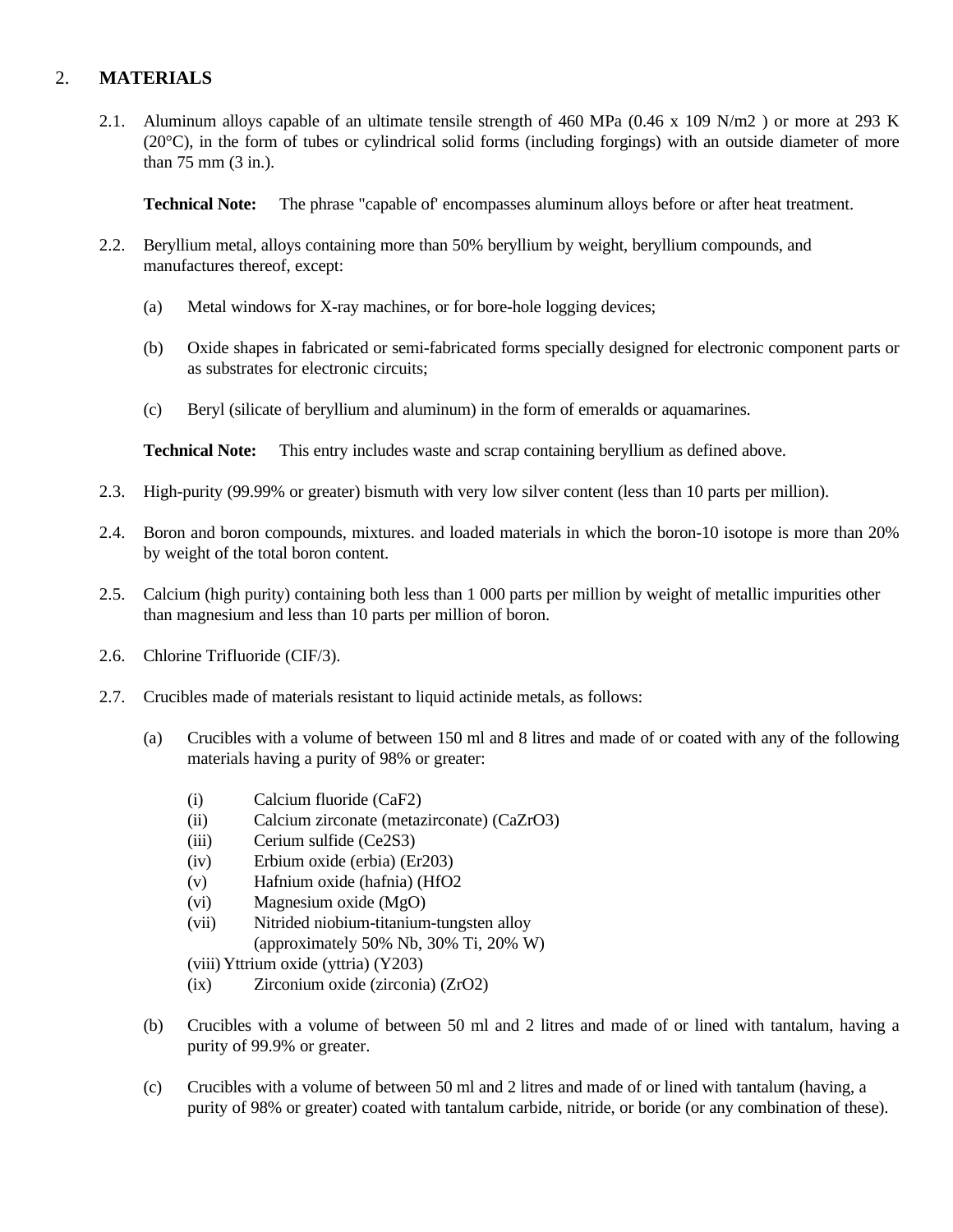- 2.8. Fibrous or filamentarv materials, prepregs and composite structures. as follows:
	- (a) Carbon or aramid "fibrous or filamentarv materials" having a "specific modulus" of 12.7 x 10/6 m or greater or a "specific tensile strength" of 23.5 x 10/4 m or greater, except aramid "fibrous or filamentary materials" having 0.25 percent or more by weight of an ester based fiber surface modifier; or
	- (b) Glass "fibrous or filamentary materials" having a "specific modulus" of 3.18 x 10/6 m or greater and a "specific tensile strength" of 7.62 x 10/4 m or greater;
	- (c) Thermoset resin impregnated continuous yarns, rovings, tows or tapes with a width no greater than 1 5 mm (prepregs), made from carbon or glass "fibrous or filamentary materials" specified in 2.8 (a) or  $(b)$ :

Note: The resin forms the matrix of the composite.

(d) Composite structures in the form of tubes with an inside diameter of between 75 mm (3 in.) and 400 mm (16 in.) made with any of the "fibrous or filamentarv materials" specified in (a) above or carbon prepreg materials specified in (c) above.

#### **Technical Note:**

(a) For the purpose of this entry, the term "fibrous or filamentarv materials" means continuous monofilaments, yarns, rovings, tows or tapes.

#### **Definitions:**

A *filament or monofilament* is the smallest increment of fiber, usually several mm in diameter. A *strand* is a bundle of filaments (typically over 200) arranged approximately parallel.

A *roving* is a bundle (typically 12-120) of approximately parallel strands.

A *yarn* is a bundle of twisted strands.

A *tow* is a bundle of filaments, usually approximately parallel.

A *tape* is a material constructed of interlaced or unidirectional filaments, strands, rovings, tows or yams, etc., usually preimpregnated with resin.

- (b) "Specific modulus" is the Young's modulus in N/m2 divided by the specific weight in N/m'3 when measured at a temperature of  $\pm 2^{\circ}\text{C}$  and a relative humidity of 50  $\pm$  5%.
- (c) "Specific tensile strength" is the ultimate tensile strength in N/M2 divided by the specific weight in N/m3 when measured at a temperature of  $23 + 2^{\circ}C$  and a relative humidity of  $50 + 5\%$ .
- 2.9. Hafnium of the following description: metal, alloys, and compounds of hafnium containing more than 60% hafnium by weight and manufactures thereof.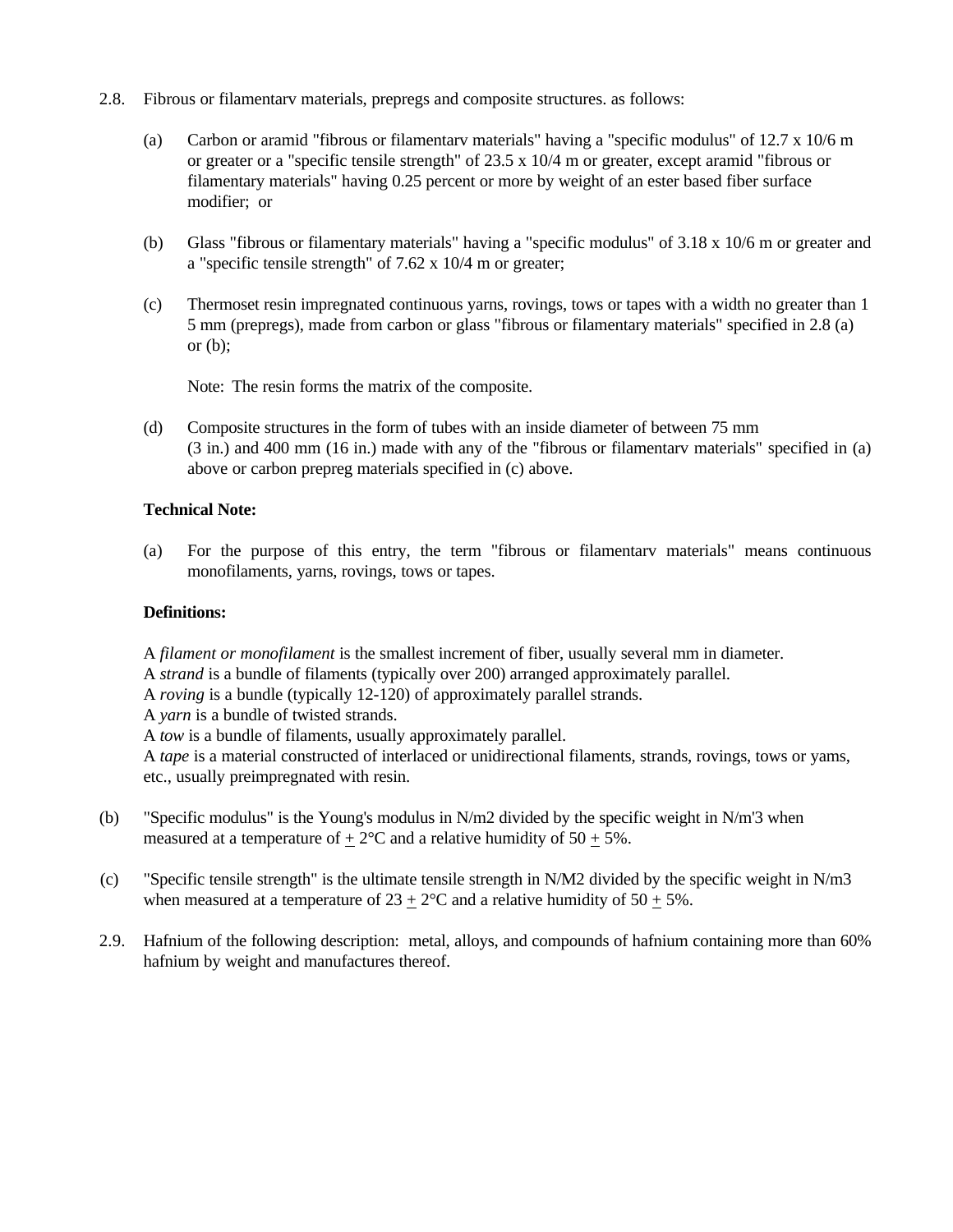2.10. Lithium enriched in the 6 isotope (6Li) to greater than 7.5 atom percent, alloys, compounds or mixtures containing lithium enriched in the 6 isotope, and products or devices containing any of the foregoing; except:

thermoluminescent dosimeters.

Note: The natural occurrence of the 6 isotope in lithium is 7.5 atom percent.

- 2.11. Magnesium (high purity) containing both less than 200 parts per million by weight of metallic impurities other than calcium and less than 1 0 parts per million of boron.
- 2.12. Maraging steel capable of an ultimate tensile strength of 2050 MPa  $(2.050 \times 10/9 \text{ N/m2})$  (300,000 lb/in.2) or more at 293 K (20°C*) except forms in which no linear dimension exceeds 75 mm.*

**Technical note:** The phrase "capable of encompasses maraging steel before or after heat treatment

- 2.13. Radium-226, radium-226 compounds, or mixtures containing radium-226, and products or devices containing any of the foregoing; except:
	- a) medical applicators;
	- b) a product or device containing not more than 0.37 GBq (10 millicuries) of radium-226 in any form.
- 2.14. Titanium alloys capable of an ultimate tensile strength of 900 MPa (0.9 x 10/9 N/m2) (130,500 lb/in.2) or more at 293 K (20°C) in the form of tubes or cylindrical solid forms (including forgings) with an outside diameter of more than 75 mm (3 in.).

**Technical Note:** The phrase "capable of" encompasses titanium alloys before or after heat treatment

- 2.15. Tungsten, as follows: parts made of tungsten. tungsten carbide, or tungsten alloys (greater than 90% tungsten) having a mass greater than 20 kg and a hollow cylindrical (including cylinder segments) with an inside diameter greater than 100 mm (4 in.) but less than 300 mm (12 in.), *except parts specifically designed for use as weights or gamma-ray collimators.*
- 2.16. Zirconium with a hafnium content of less than 1 part hafnium to 500 parts zirconium by weight, in the form of metal, alloys containing more than 50% zirconium by weight, and compounds, and manufactures wholly thereof, *except zirconium in the form of foil having a thickness not exceeding 0.10 mm (0. 004 in.).*

**Technical Note:** This control applies to waste and scrap containing zirconium as defined here.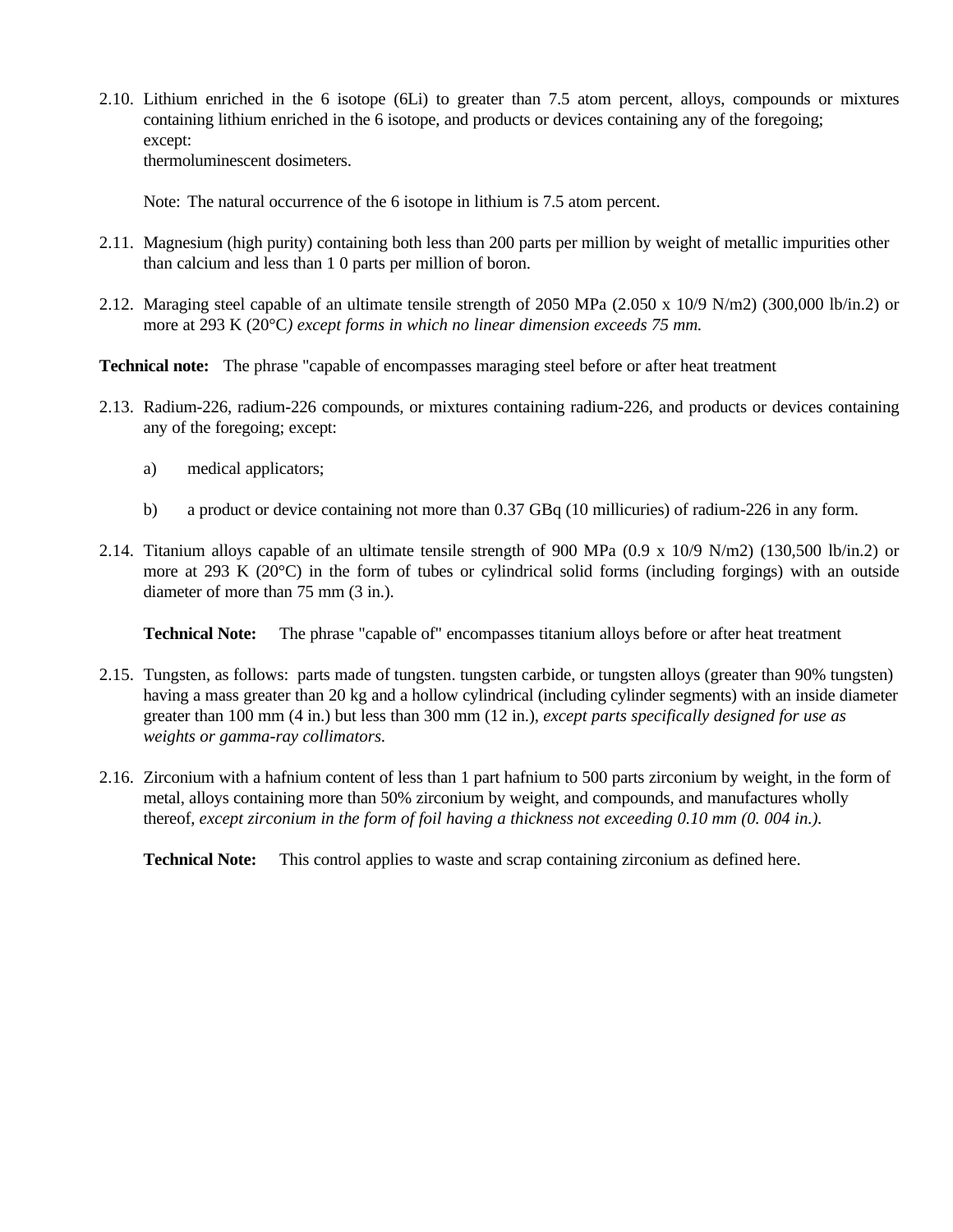- 2.17. Nickel powder and porous nickel metal, as follows:
	- (a) Powder with a nickel purity content of 99.0% or greater and a mean particle size of less than 10 mm measured by the ASTM B 330 standard; except:

Filamentary nickel powders;

- Note: Nickel powders which are especially prepared for the manufacture of gaseous diffusion barriers are controlled under Part 1 of the NSG Guidelines.
- (b) Porous nickel metal produced from materials controlled by (a); except:

Single porous nickel metal sheets not exceeding 1 000 cm2 per sheet.

Note: This refers to porous metal formed by compacting and sintering the material in (a) to form a metal material with fine pores interconnected throughout the structure.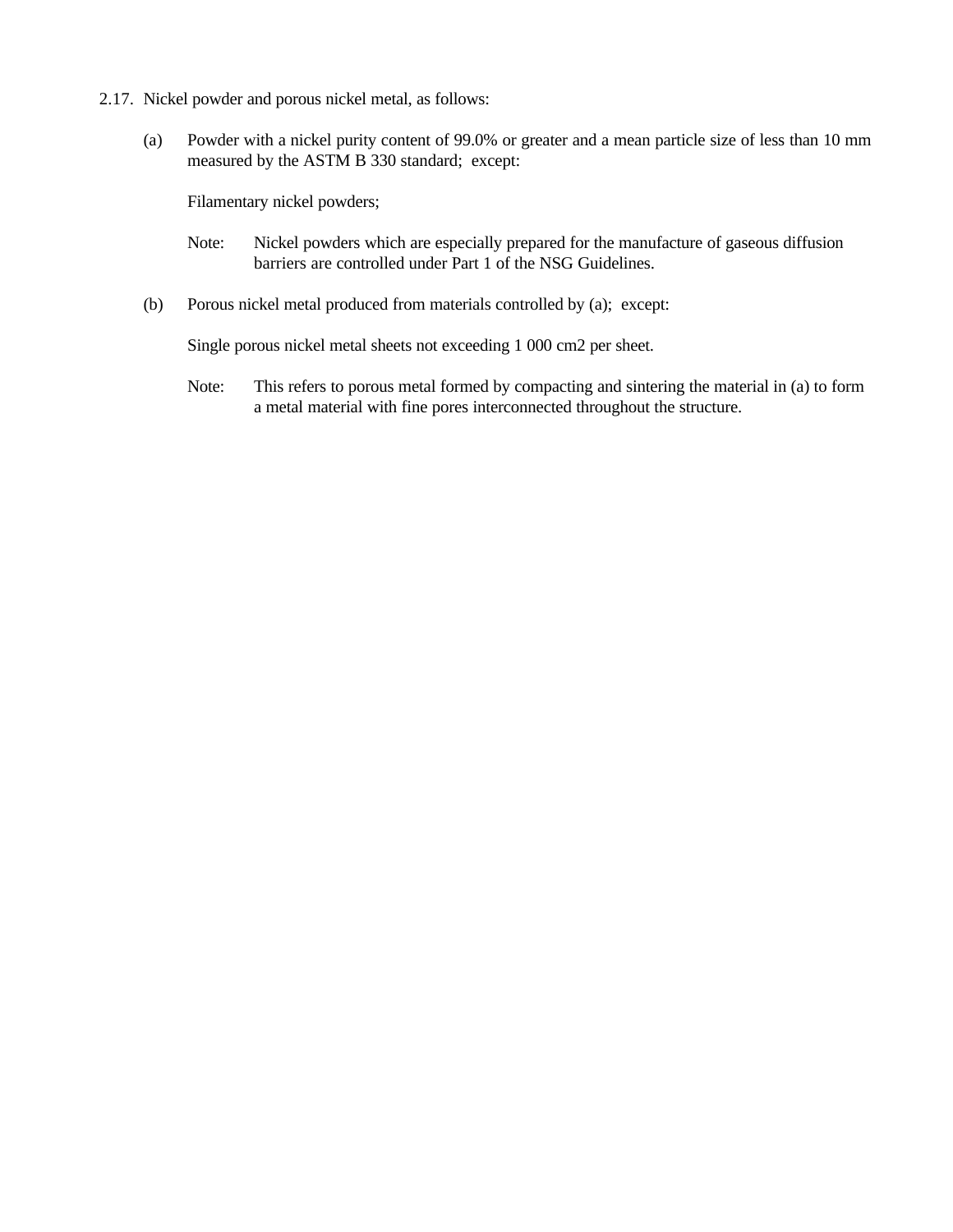## 3. **URANIUM ISOTOPE SEPARATION EQUIPMENT AND COMPONENTS**

(Other Than Trigger List Items)

- 3.1. Electrolytic cells for fluorine production with a production capacity greater than 250 g of fluorine per hour.
- 3.2. Rotor fabrication and assembly equipment and bellows-forming mandrels and dies, as follows:
	- (a) Rotor assembly equipment for assembly of gas centrifuge rotor tube sections, baffles, and end caps. Such equipment includes precision mandrels, clamps, and shrink fit machines.
	- (b) Rotor straightening equipment for alignment of gas centrifuge rotor tube sections to a common axis. (Note: Normally such equipment will consist of precision measuring probes linked to a computer that subsequently controls the action of, for example, pneumatic rams used for aligning the rotor tube sections.)
	- (c) Bellows-forming mandrels and dies for producing single-convolution bellows (bellows made of highstrength aluminum alloys, maraging steel, or high-strength filamentary materials). The bellows have all of the following dimensions:
		- $(1)$  75 mm to 400 mm  $(3 \text{ in. to } 16 \text{ in.})$  inside diameter;
		- $(2)$  12.7 mm  $(0.5 \text{ in.})$  or more in length; and
		- (3) single convolution depth more than 2 mm (0.08 in.).
- 3.3. Centrifugal multiplane balancing machines, fixed or portable, horizontal or vertical, as follows:
	- (a) Centrifugal balancing machines designed for balancing flexible rotors having a length of 600 mm or more and having all of the following characteristics:
		- (1) a swing or journal diameter of 75 mm or more;
		- (2) mass capability of from 0.9 to 23 kg (2 to 50 lb.); and
		- (3) capable of balancing speed of revolution more than 5000 rpm;
	- (b) Centrifugal balancing machines designed for balancing hollow cylindrical rotor components and having all of the following characteristics:
		- (1) a journal diameter of 75 mm or more;
		- (2) mass capability of from 0.9 to 23 kg (2 to 50 lb.);
		- (3) capable of balancing to a residual imbalance of 0.010 kg mm/kg per plane or better; and
		- (4) belt drive type;

and "specially designed software" therefor.

3.4 Filament winding machines in which the motions for positioning, wrapping, and winding fibers are co-ordinated and programmed in two or more axes, specially designed to fabricate composite structures or laminates from fibrous and filamentary materials and capable of winding cylindrical rotors of diameter between 75 mm (3 in.) and 400 mm (16 in.) and lengths of 600 mm (24 in.) or greater; co-ordinating and programming controls therefor; precision mandrels; and "specially designed software" therefor.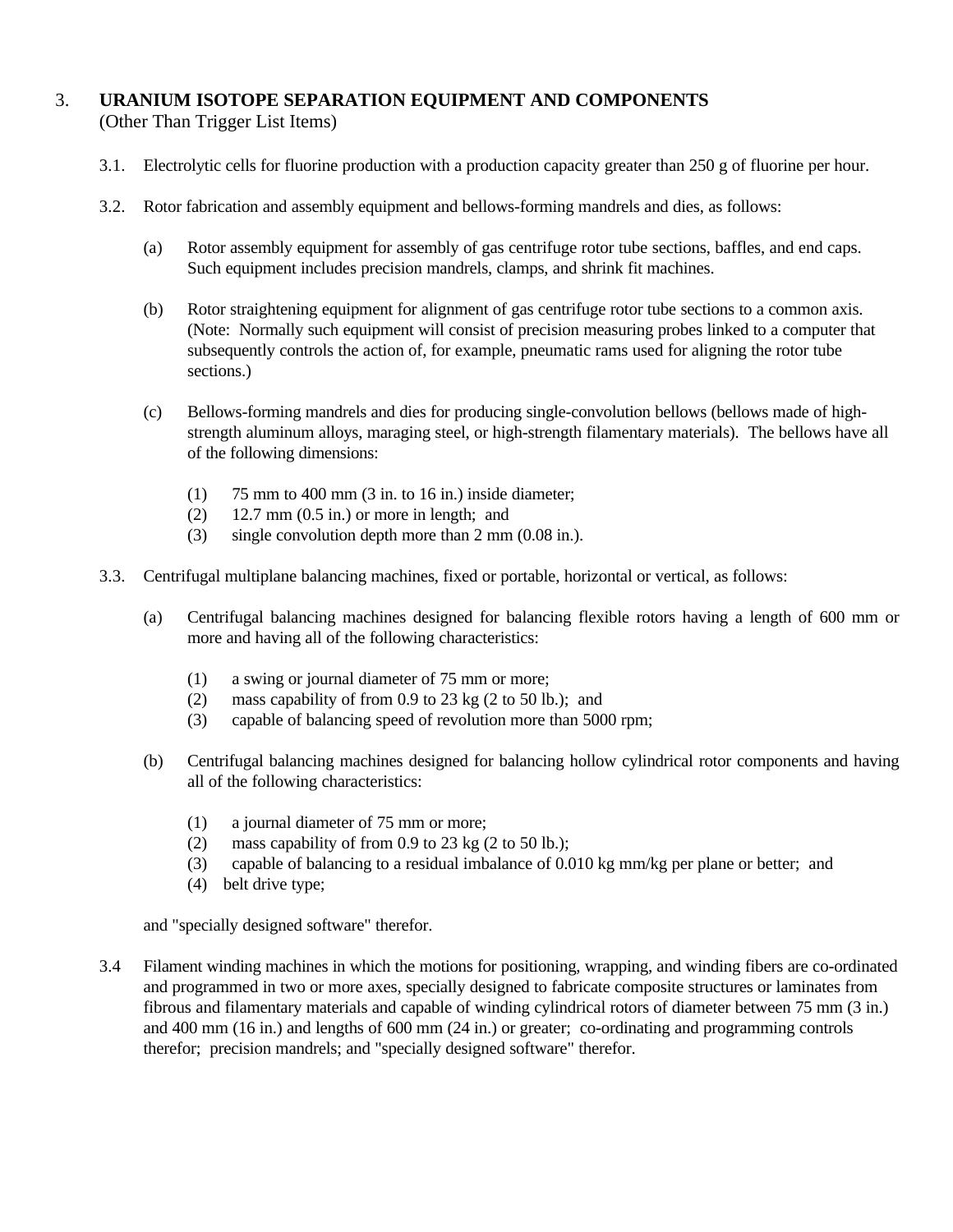- 3.5 Frequency changers (also known as converters or inverters) or generators having all of the following characteristics:
	- (a) A multiphase output capable of providing a power of 40 W or more;
	- (b) Capable of operating in the frequency range between 600 and 2000 Hz;
	- (c) Total harmonic distortion below 10%; and
	- (d) Frequency control better than 0. 1%.

except such frequency changers specially designed or prepared to supply "motor stators" (as defined below) and having the characteristics listed in (b) and (d) above, together with a total harmonic distortion of less than 2% and an efficiency of greater than 80%.

#### **Definition:**

"Motor stators"

specially designed or prepared ring-shaped stators for high-speed multiphase AC hysteresis (or reluctance) motors for synchronous operation within a vacuum in the frequency range of 600 - 2000 Hz and a power range of 50 *-* 1 000 VA. The stators consist of multiphase windings on a laminated low-loss iron core comprising thin layers typically 2.0 mm (.008 in.) thick or less.

- 3.6. Lasers, laser amplifiers, and oscillators as follows:
	- (a) Copper vapor lasers with 40 W or greater average output power operating at wavelengths between 500 nm and 600 nm;
	- (b) Argon ion lasers with greater than 40 W average output power operating at wavelengths between 400 nm and 515 nm;
	- (c) Neodymium-doped (other than glass) lasers as follows:
		- (1) having an output wavelength between 1 000 nm and 11 00 nm, being pulse-excited and Qswitched with a pulse duration equal to or greater than 1 ns, and having either of the following:
			- (a) A single-transverse mode output having an average output power exceeding 40 W;
			- (b) A multiple-transverse mode output having an average output power exceeding 50 W;
		- (2) operating at a wavelength between 1 000 nm and 1100 nm and incorporating frequency doubling giving an output wavelength between 500 nm and 550 nm with an average power at the doubled frequency (new wavelength) of greater than 40 W;
	- (d) Tunable pulsed single-mode dye oscillators capable of an average power output of greater than 1 W, a repetition rate greater than 1 kHz, a pulse less than 1 00 ns, and a wavelength between 300 nm and 800 nm;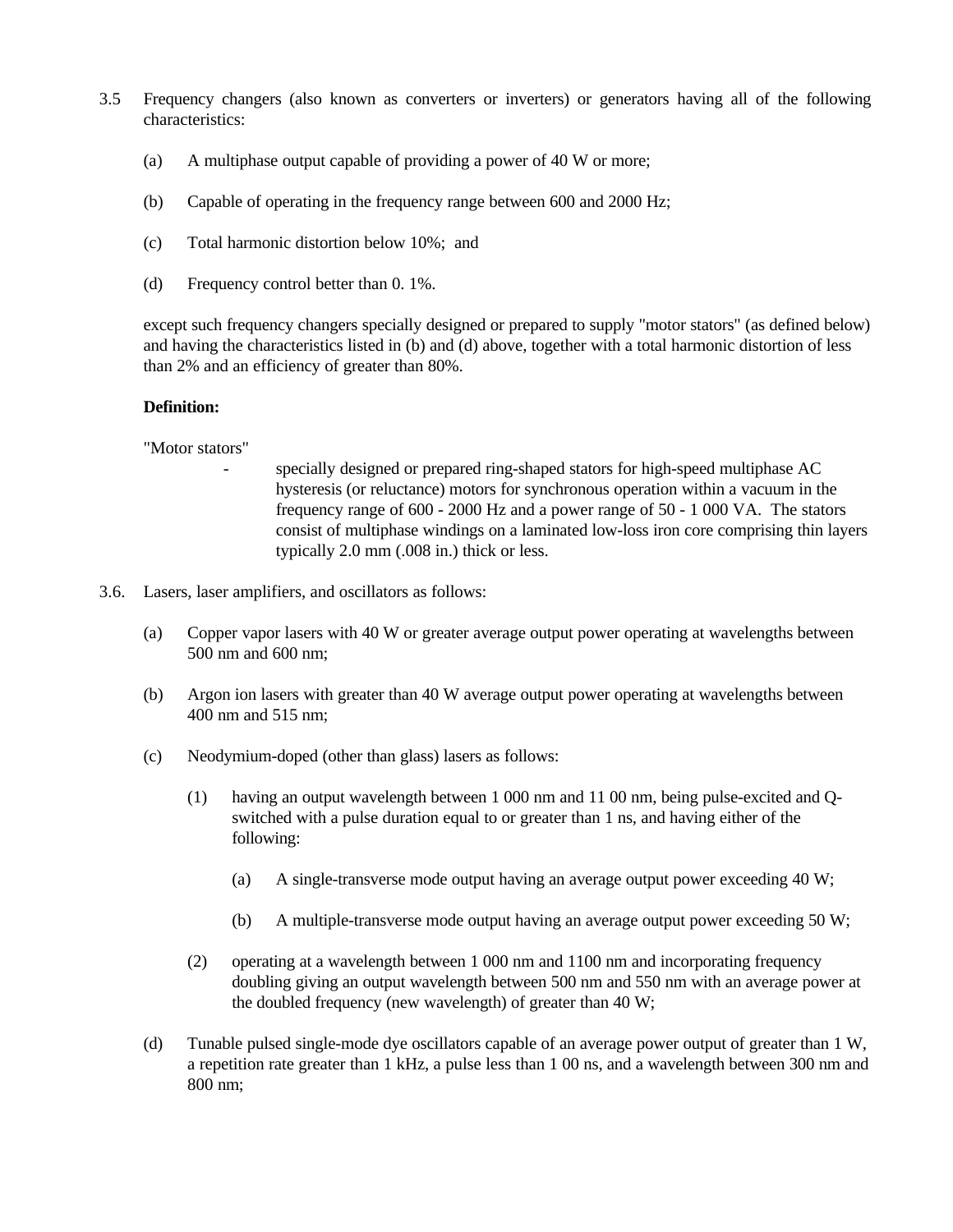- (e) Tunable pulsed dye laser amplifiers and oscillators, *except single mode oscillators,* with an average power output of greater than 30 W, a repetition rate greater than 1 kHz, a pulse width less than 1 00 ns, and a wavelength between 300 nm and 800 nm.
- (f) Alexandrite lasers with a bandwidth of 0.005 nm or less, a repetition rate of greater than 125 Hz, and an average power output greater than 30 W operating at wavelengths between 720 nm and 800 nm;
- (g) Pulsed carbon dioxide lasers with a repetition rate greater than 250 Hz, an average power output of greater than 500 W, and a pulse of less than 200 ns operating at wavelengths between 9000 rim and 11,000 nm;
	- **N.B.:** This specification is not intended to control the higher power (typically 1 to 5 kW) industrial C02 lasers used in applications such as cutting and welding, as these latter lasers are either continuous wave or are pulsed with a pulse width more than 200 ns.
- (h) Pulsed excimer lasers (XeF, XeCI, KrF) with a repetition rate greater than 250 Hz and an average power output of greater than 500 W operating at wavelengths of between 240 nm and 360 nm;
- (i) Para-hydrogen Raman shifters designed to operate at 16 mm output wavelength and at a repetition rate greater than 250 Hz.

**Technical Note:** Machine tools, measuring devices, and associated technology that have the potential for use in the nuclear industry are controlled under items 1.2 and 1.3 of this list.

- 3.7. Mass spectrometers capable of measuring ions of 230 atomic mass units or greater and having a resolution of better than 2 parts in 230, and ion sources therefor as follows:
	- (a) Inductively coupled plasma mass spectrometers (ICP/MS);
	- (b) Glow discharge mass spectrometers (GDMS);
	- (c) Thermal ionization mass spectrometers (TIMS);
	- (d) Electron bombardment mass spectrometers which have a source chamber constructed from or lined with or plated with materials resistant to UF6;
	- (e) Molecular beam mass spectrometers as follows:
		- (1) which have a source chamber constructed from or lined with or plated with stainless steel or molybdenum and have a cold trap capable of cooling to 193 K (-80°C) or less; or
		- (2) which have a source chamber constructed from or lined with or plated with materials resistant to UF6; or
	- (f) Mass spectrometers equipped with a microfluorination ion source designed for use with actinides or actinide fluorides;

*except*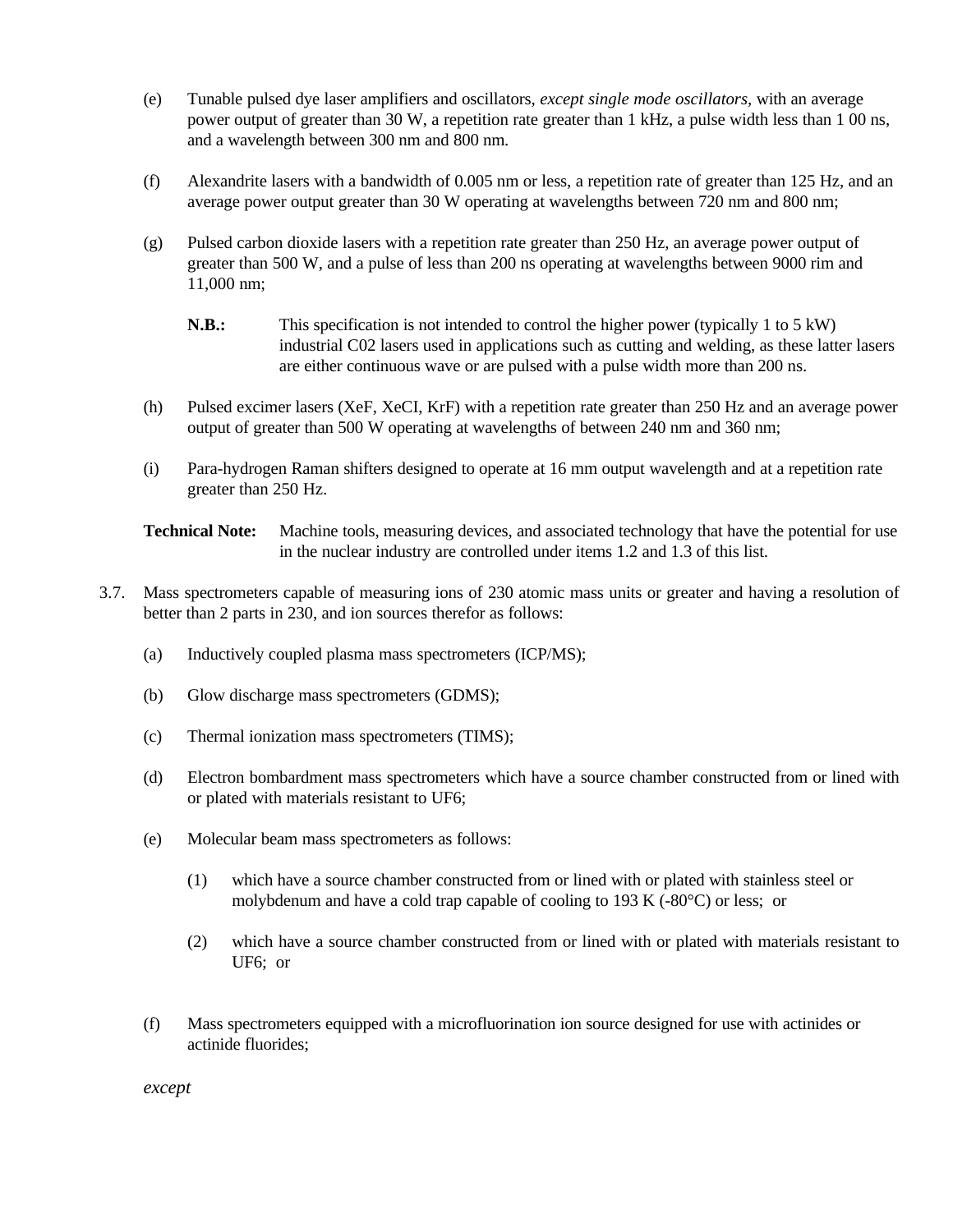specially designed or prepared magnetic or quadrupole mass spectrometers capable of taking "on-line" samples of feed, product, or tails from UF6 gas streams and having all of the following characteristics:

- (1) Unit resolution for mass greater than 320;
- (2) Ion sources constructed of or lined with nichrome or monel or nickel-plated;
- (3) Electron bombardment ionization sources;
- (4) Having a collector system suitable for isotopic analysis.
- 3.8. Pressure transducers which are capable of measuring absolute pressure at any point in the range 0 to 13 kPa, with pressure sensing elements made of or protected by nickel, nickel alloys with more than 60% nickel by weight, aluminum or aluminum alloys as follows:
	- (1) transducers with a full scale of less than 13 kPa and an accuracy of better than  $\pm$  1% of full scale:
	- (2) transducers with a full scale of 13 kPa or greater and an accuracy of better than  $± 130$  Pa.

#### **Technical Notes:**

- (1) Pressure transducers are devices that convert pressure measurements into an electrical signal.
- (2) For the purposes of this entry, "accuracy" includes non-linearity, hysteresis and repeatability at ambient temperature.
- 3.9. Valves 5 mm (0.2 in.) or greater in nominal size, with a bellows seal, wholly made of or lined with aluminum, aluminum alloy, nickel, or alloy containing 60% or more nickel, either manually or automatically operated.
	- Note: For valves with different inlet and outlet diameter, the nominal size parameter above refers to the smallest diameter.
- 3.10. Superconducting solenoidal electromagnets with all of the following characteristics:
	- (a) capable of creating magnetic fields of more than 2 teslas (20 kilogauss);
	- (b) with an L/D (length divided by inner diameter) greater than 2;
	- (c) with an inner diameter of more than 300 mm; and
	- (d) with a magnetic field uniform to better than 1% over the central 50% of the inner volume.
	- Note: The item does not cover magnets specially designed for and exported as parts of medical nuclear magnetic resonance (NMR) imaging systems. It is understood that the wording "as part of" does not necessarily mean physical part in the same shipment. Separate shipments from different sources are allowed, provided the related export documents clearly specify the "part of' relationship.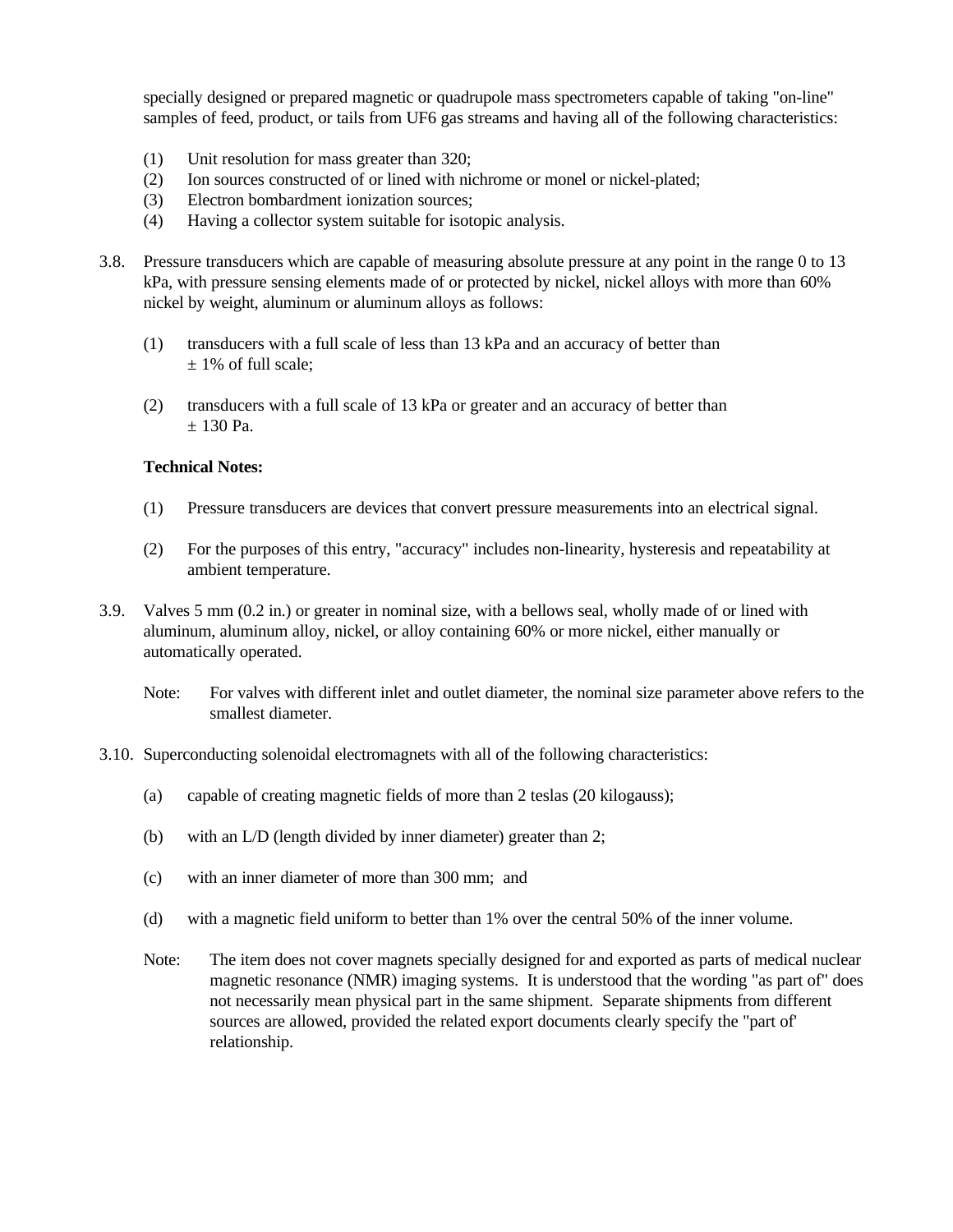3.11. Vacuum pumps with an input throat size of 38 cm (15 in.) or greater with a pumping speed of 15,000 litres/second or greater and capable of producing an ultimate vacuum better than 10/-4 Torr (1.33 x 10/-4 mbar).

### **Technical Note:**

(1) The ultimate vacuum is determined at the input of the pump with the input of the pump blocked off.

- (2) The pumping speed is determined at the measurement point with nitrogen gas or air.
- 3. 12. Direct current high-power supplies capable of continuously producing, over a time period of 8 hours, 100 V or greater with current output of 500 amps or greater and with current or voltage regulation better than 0.1%.
- 3.13. High-voltage direct current power supplies capable of continuously producing, over a time period of 8 hours, 20,000 V or greater with current output of 1 amp or greater and with current or voltage regulation better than 0.1%.
- 3.14. Electromagnetic isotope separators, designed for or equipped with, single or multiple ion sources capable of providing a total ion beam current of 50 mA or greater.

Notes:

- (1) This entry will control separators capable of enriching stable isotopes as well as those for uranium. A separator capable of separating the isotopes of lead with a one-mass unit difference is inherently capable of enriching, the isotopes of uranium with a three-unit mass difference.
- (2) This entry includes separators with the ion sources and collectors both in the magnetic field and those configurations in which they are external to the field.
- (3) A single 50 mA ion source will produce less than 3 g of separated HEU per year from natural abundance feed.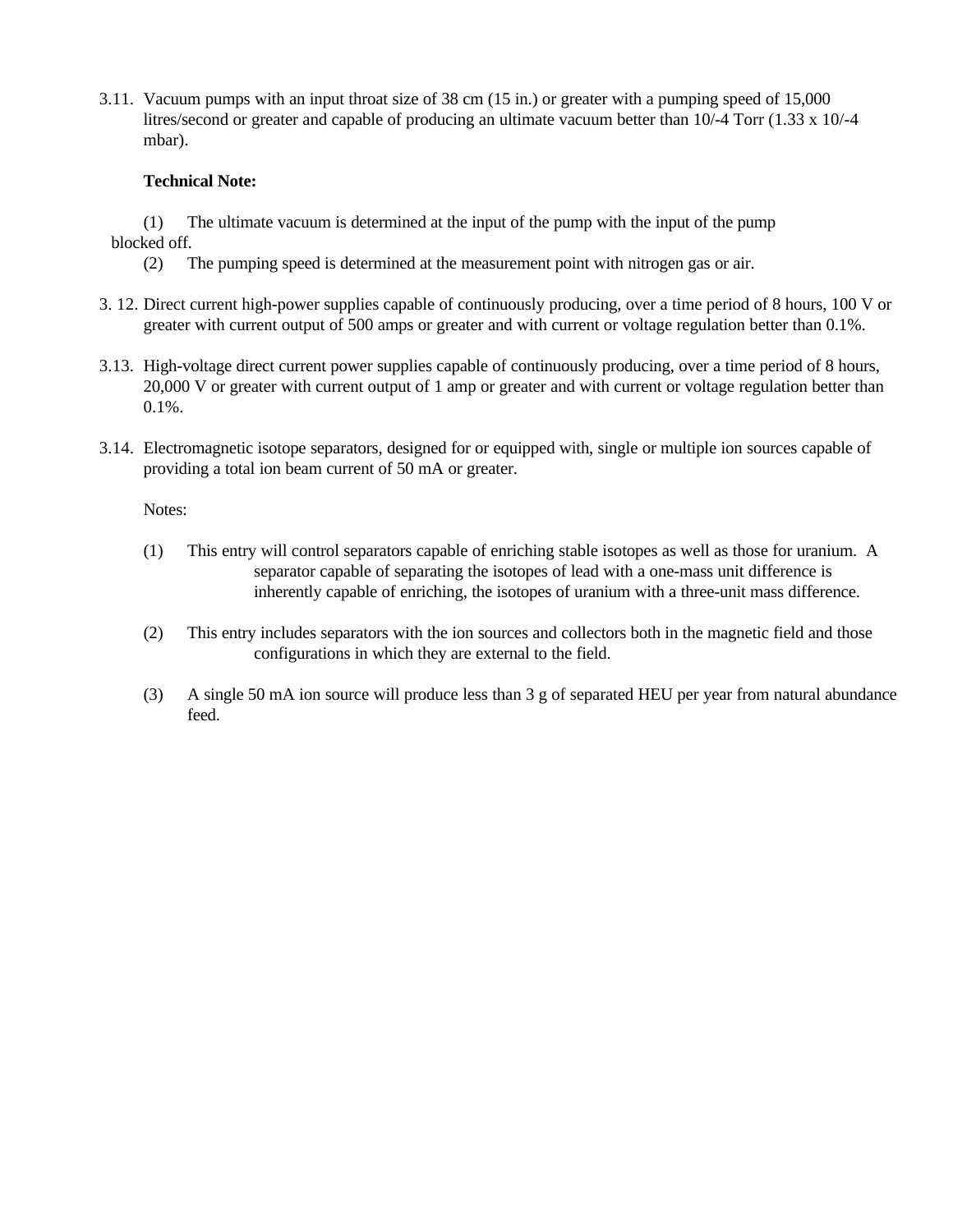## 4. **HEAVY WATER PRODUCTION PLANT RELATED EQUIPMENT**

(Other than Trigger List Items)

- 4.1. Specialized packings for use in separating heavy water from ordinary water and made of phosphor bronze mesh (chemically treated to improve wettability) and designed for use vacuum distillation towers.
- 4.2. Pumps circulating solutions of diluted or concentrated potassium amide catalyst in liquid ammonia (KNH2/NH3), with all of the following characteristics:
	- (a) airtight (i.e. hermetically sealed);
	- (b) for *concentrated* potassium amide solutions (1% or greater), operating pressure of 1.5 - 6- MPa [15 - 600 atmospheres (atm)]; for *dilute* potassium amide solutions (less than 1%), operating pressure of 20 - 60 Mpa (200 - 600 atm); *and*
	- (c) a capacity greater than 8.5 m3/h (5 cubic feet per minute).
- 4.3). Water-hydrogen sulfide exchange tray columns constructed from fine carbon steel with a diameter of 1.8 m or greater, which can operate at nominal pressures of 2 MPa (300 psi) or greater, and internal contactors therefor.

Notes:

- (1) For columns which are especially designed or prepared for the production of heavy water, see INFCIRC/254/Part 1.
- (2) Internal contactors of the columns are segmented trays which have an effective assembled diameter of 1.8 m or greater, are designed to facilitate countercurrent contacting and are constructed of materials resistant to corrosion by hydrogen sulfide/water mixtures. These may be sieve trays, valve trays, bubble cap trays or turbogrid trays.
- (3) Fine carbon steel in this entry is defined to be steel with the austenitic ASTM (or equivalent standard) rain size number of 5 or greater.
- (4) Materials resistant to corrosion by hydrogen sulfide/water mixtures in this entry are defined to be stainless steels with a carbon content of 0.03% or less.
- 4.4. Hydrogen-cryogenic distillation columns having all of the following applications:
	- (a) designed to operate with internal temperatures of  $-238^{\circ}C(35K)$  or less;
	- (b) designed to operate at internal pressure of 0.5 to 5 MPa (5 to 50 atmospheres);
	- (c) constructed of fine-grain stainless steels of the 300 series with low sulfur content or equivalent cryogenic and H2-compatible materials; and
	- (d) with internal diameters of 1 m or greater and effective lengths of 5 m or greater.

### **Technical Note:** Fine-grain stainless steels in this item are defined to be fine-grain austenitic stainless steels with an ASTM (or equivalent standard) grain size number of 5 or greater.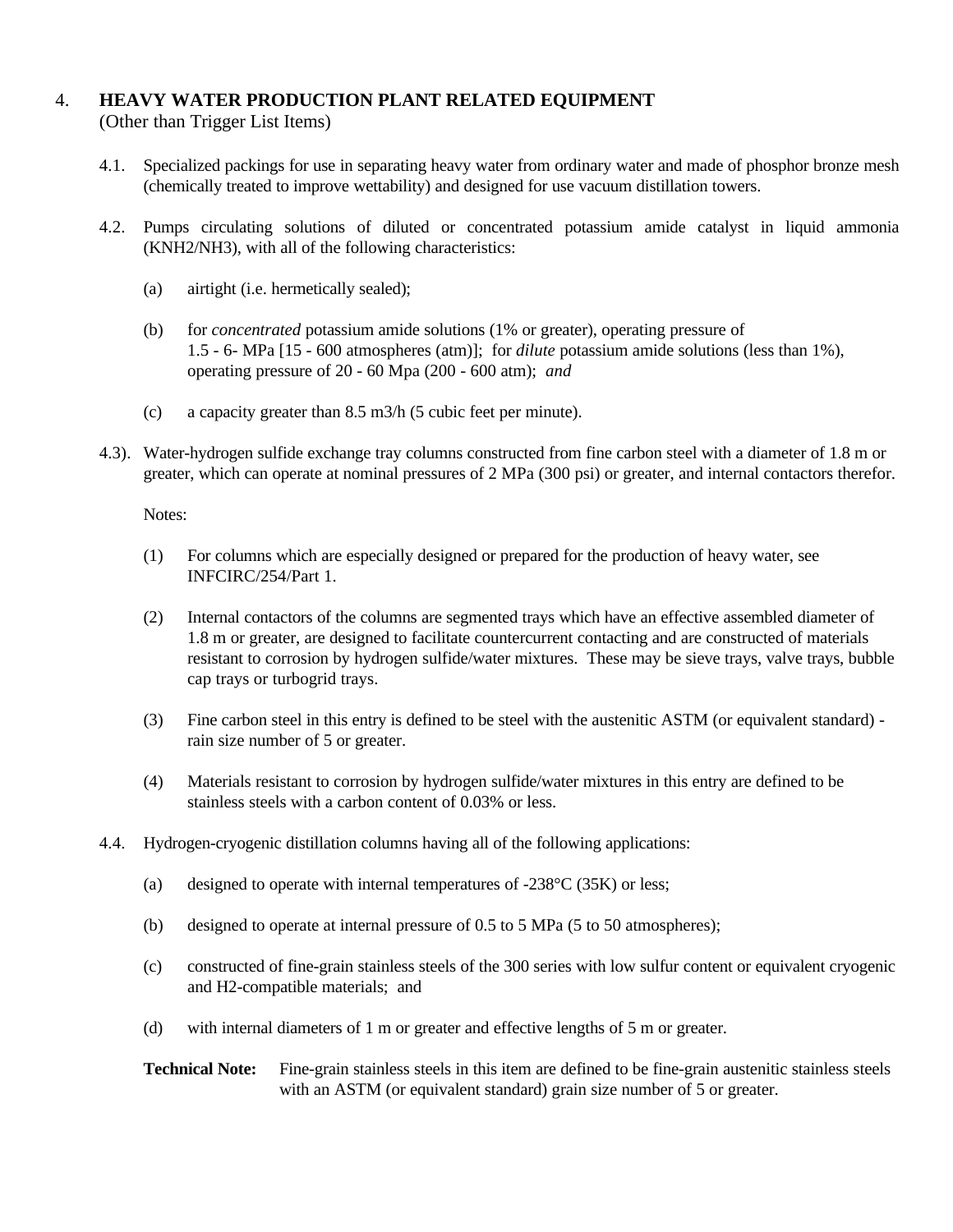- 4.5. Ammonia synthesis converters or synthesis units in which the synthesis gas (nitrogen and hydrogen) is withdrawn from an ammonia/hydrogen high-pressure exchange column and the synthesized ammonia is returned to said column.
- 4.6. Turboexpanders or turboexpander-compressor sets designed for operation below 35 K and a throughput of hydrogen gas of 1 000 kg/hr or greater.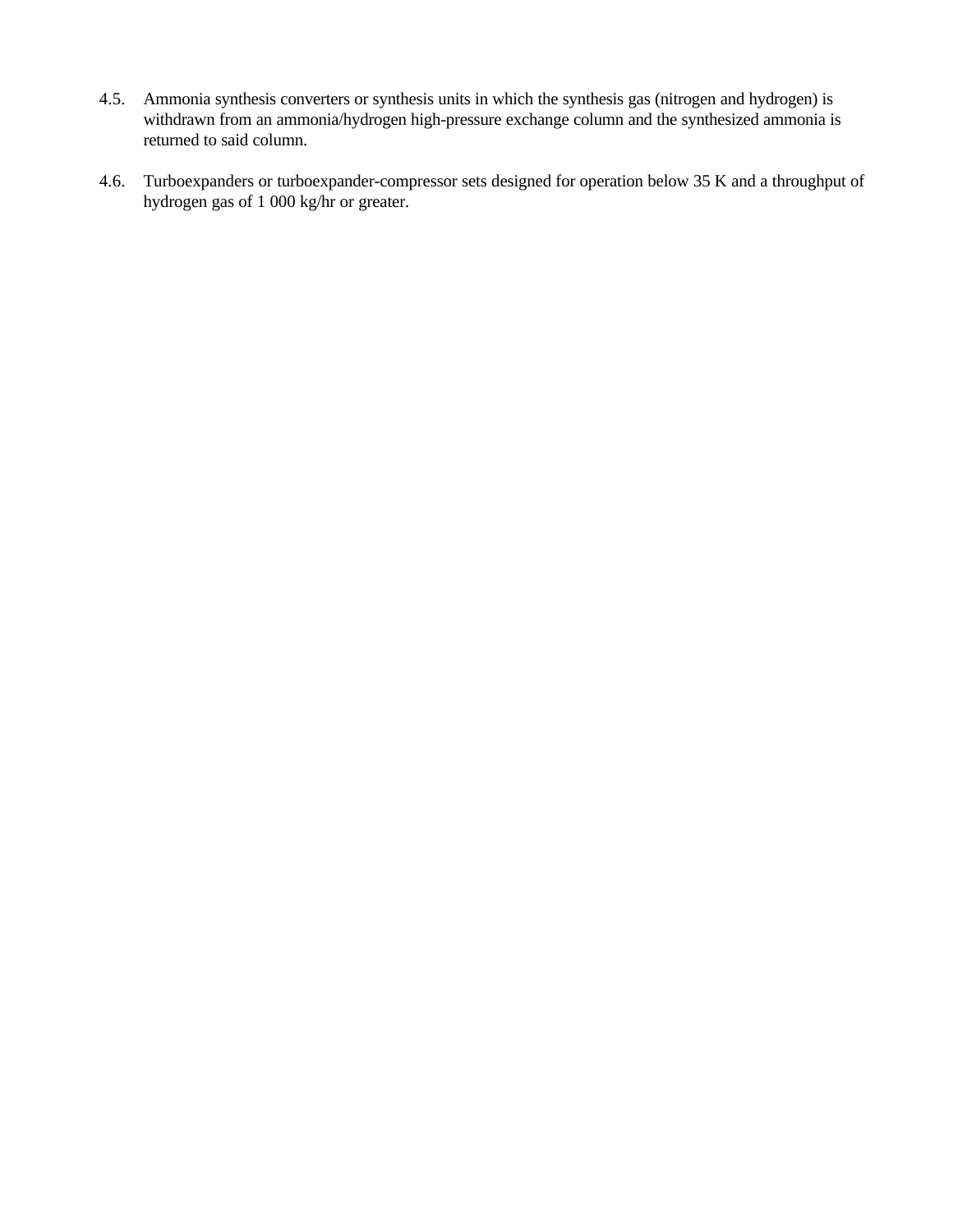## 5. **IMPLOSION SYSTEMS DEVELOPMENT EQUIPMENT**

- 5.1. Flash x-ray generators or pulsed electron accelerators with peak energy of 500 keV or greater, as follows, *except accelerators that are component parts of devices designed for purposes other than electron beam or xray radiation (electron microscopy for example) and those designed for medical purposes:*
	- (a) Having an accelerator peak electron energy of 500 keV or greater but less than 25 MeV and with a figure of merit  $(K)$  of 0.25 or greater, where K is defined as:

### K=1.7x 10/3 *V*2.65*Q*

where *V* is the peak electron energy in million electron volts and *Q* is the total accelerated charge in coulombs if the accelerator beam pulse duration is less than or equal to 1 ms, if the acceleration beam pulse duration is greater than 1 ms, *Q* is the maximum accelerated charge in 1 ms [*Q* equals the integral of i with respect to t, over the lesser of 1 ms or the time duration of the beam pulse  $(Q = \delta \text{ idt})$ , where i is beam current in amperes and t is the time in seconds] or,

(b) Having an accelerator peak electron energy of 25 MeV or greater and a peak power greater than 50 MW.  $[Peak power = (peak potential in volts) x (peak beam current in amperes).]$ 

#### **Technical Note:**

*Time duration of the beam pulse* - In machines, based on microwave accelerating cavities, the time duration of the beam pulse is the lesser of 1 ms or the duration of the bunched beam packet resulting from one microwave modulator pulse.

*Peak beam current* - In machines based on microwave accelerating cavities, the peak beam current is the average current in the time duration of a bunched beam packet.

- 5.2. Multistage light gas guns or other high-velocity gun systems (coil, electromagnetic, electrothermal, or other advanced systems) capable of accelerating projectiles to 2 km per second or greater.
- 5.3. Mechanical rotating mirror cameras, as follows; and specially designed components therefor:
	- (a) Framing cameras with recording rates greater than 225,000 frames per second;
	- (b) Streak cameras with writing speeds greater than 0.5 mm per microsecond.

**Technical Note:** Components of such cameras include their synchronizing electronics units and rotor assemblies consisting of turbines, mirrors, and bearings.

- 5.4. Electronic streak and framing cameras and tubes as follows:
	- (a) Electronic streak cameras capable of 50 ns or less time resolution and streak tubes therefor;
	- (b) Electronic (or electronically shuttered) framing cameras capable of 50 ns or less frame exposure time;
	- (c) Framing tubes and solid-state imaging devices for use with cameras controlled in sub-item (b) above, as follows: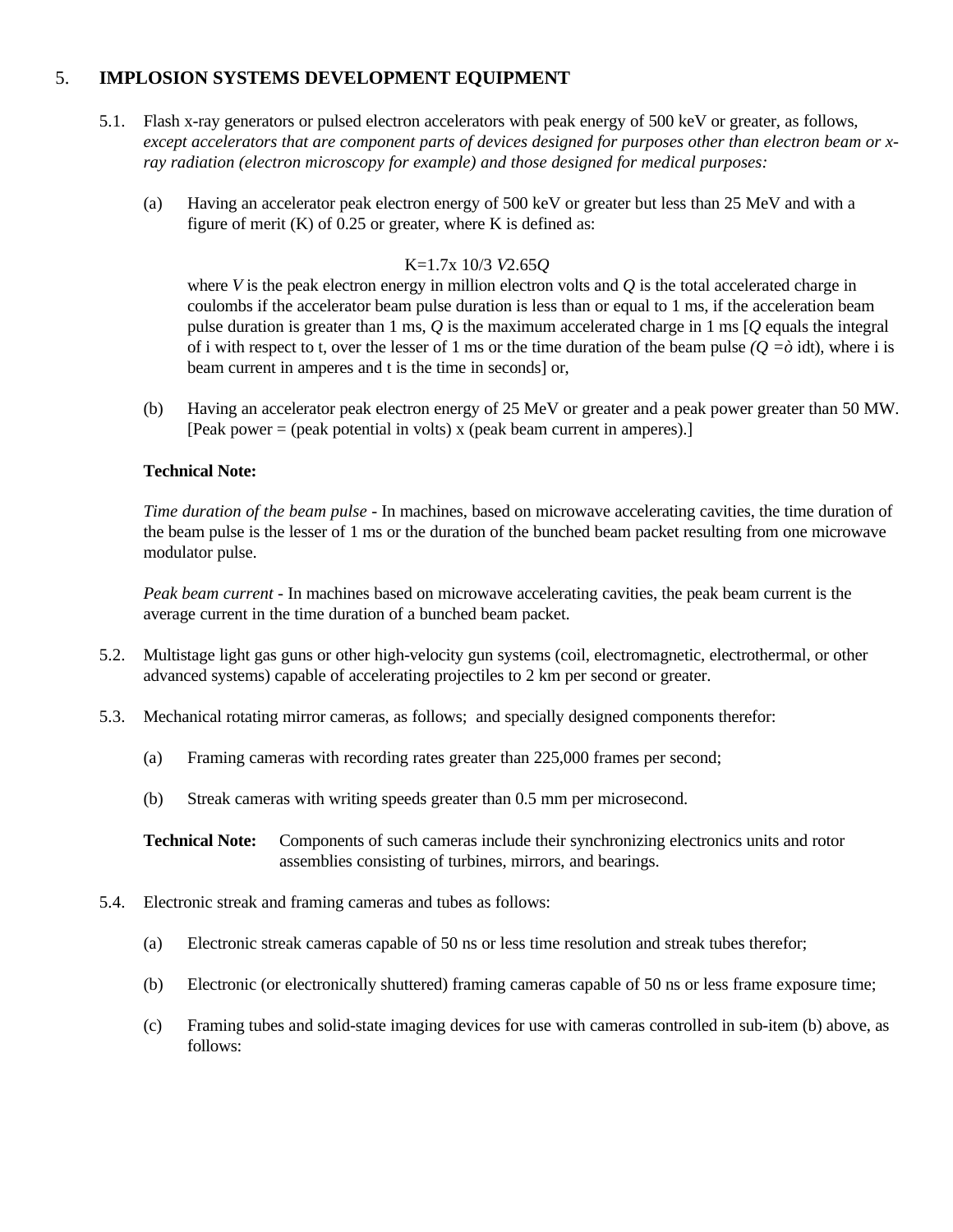- (1) proximity focused image intensifier tubes having the photocathode deposited on a transparent conductive coating to decrease photocathode sheet resistance:
- (2) gate silicon intensifier target (SIT) vidicon tubes, where a fast system allows gating the photoelectrons from the photocathode before they impinge on the SIT plate;
- (3) Kerr or pockel cell electro-optical shuttering; or
- (4) Other framing tubes and solid-state imaging devices having a fast image gating time of less than 50 ns specially designed for cameras controlled by sub-item (b) above.
- 5.5. Specialized instrumentation for hydrodynamic experiments as follows:
	- (a) Velocity interferometers for measuring velocities in excess of 1 km per second during time intervals less than 10 ms. (VISARS, Doppler laser interferometers, DLIs, etc.);
	- (b) manganin gauges for pressures greater than 100 kilobars; or
	- (c) quartz pressure transducers for pressures greater than 100 kilobars.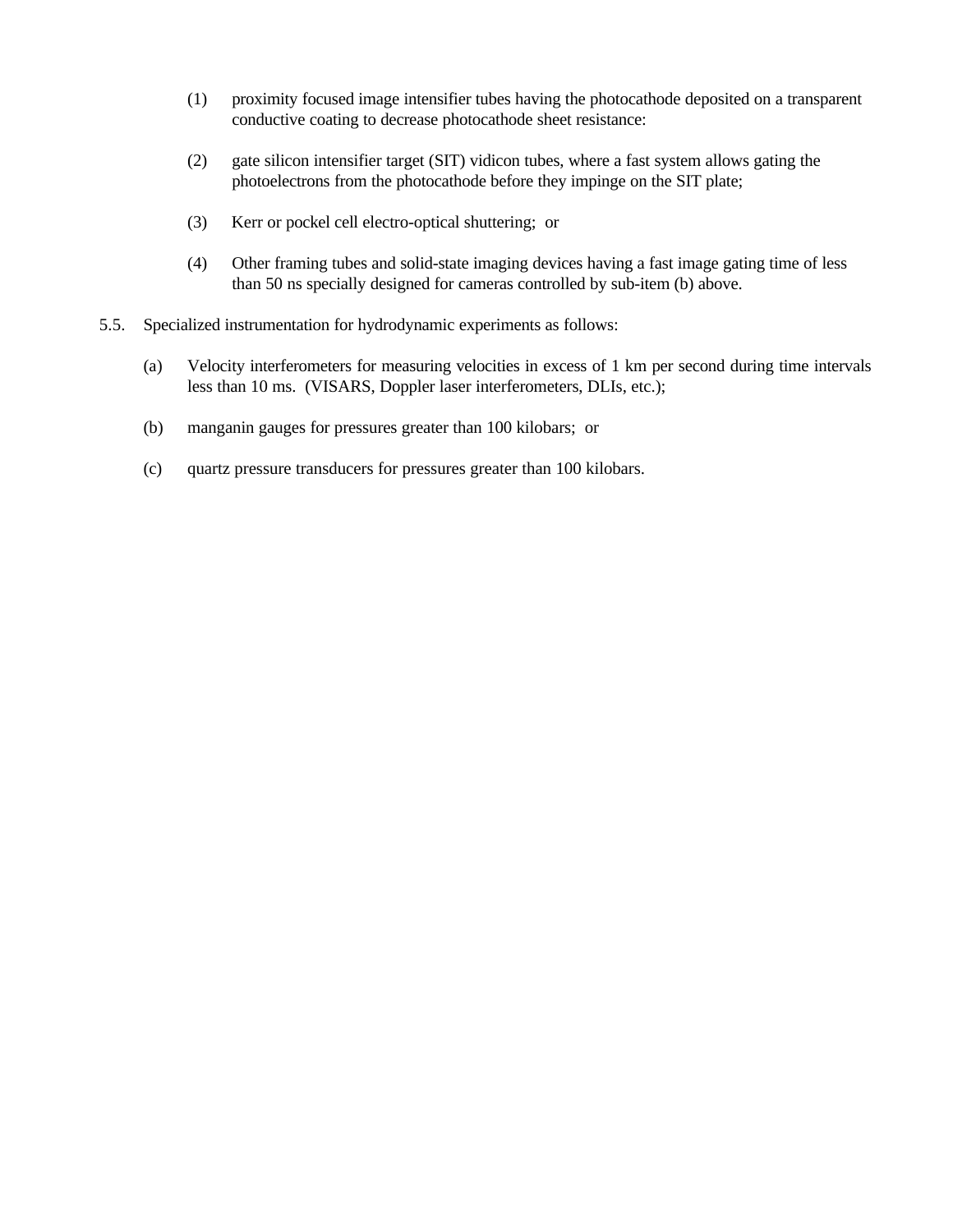## 6. **EXPLOSIVES AND RELATED EQUIPMENT**

- 6.1. Detonators and multipoint initiation systems (exploding bridge wire, slapper, etc.)
	- (a) Electrically driven explosive detonators as follows:
		- (1) exploding bridge (EB);
		- (2) exploding bridge wire (EBW)
		- (3) slapper; and
		- (4) exploding foil initiators (EFI).
	- (b) Arrangements using single or multiple detonators designed to nearly simultaneously initiate an explosive surface (over greater than 5000 mm2) from a single firing signal (with an initiation timing spread over the surface of less than 2.5 ms).

Description clarification:

The detonators of concern all utilize a small electrical conductor (bridge, bridge wire, or foil) that explosively vaporizes when a fast, high-current electrical pulse is passed through it. In nonslapper types, the exploding conductor starts a chemical detonation in a contacting high-explosive material such as PETN (pentaerythritoltetranitrate). In slapper detonators, the explosive vaporization of the electrical conductor drives a "flyer" or "slapper" across a gap, and the impact of the slapper on an explosive starts a chemical detonation. The slapper in some designs is driven by magnetic force. The term "exploding foil" detonator may refer to either an EB or a slapper-type detonator. Also, the word "initiator" is sometimes used in place of the word "detonator".

Detonators using only primary explosives, such as lead azide, are not subject to control.

- 6.2. Electronic components for firing sets (switching devices and pulse discharge capacitors)
	- 6.2.1. Switching devices
		- (a) Cold-cathode tubes (including gas krytron tubes and vacuum sprytron tubes), whether gas filled or not, operating similarly to a spark gap, containing three or more electrodes, and having all of the following characteristics:
			- (1) Anode peak voltage rating of 2500 V or more;
			- (2) Anode peak current rating of 100 A or more;
			- (3) Anode delay time of 10 ms or less; and
		- (b) Triggered spark-gaps having an anode delay time of 15 ms or less and rated for a peak current of 500 A or more;
		- (c) Modules or assemblies with a fast switching function having all of the following characteristics:
			- (1) Anode peak voltage rating greater than 2000 V;
			- (2) anode peak current rating of 500 A or more; and
			- (3) turn-on time of ms or less.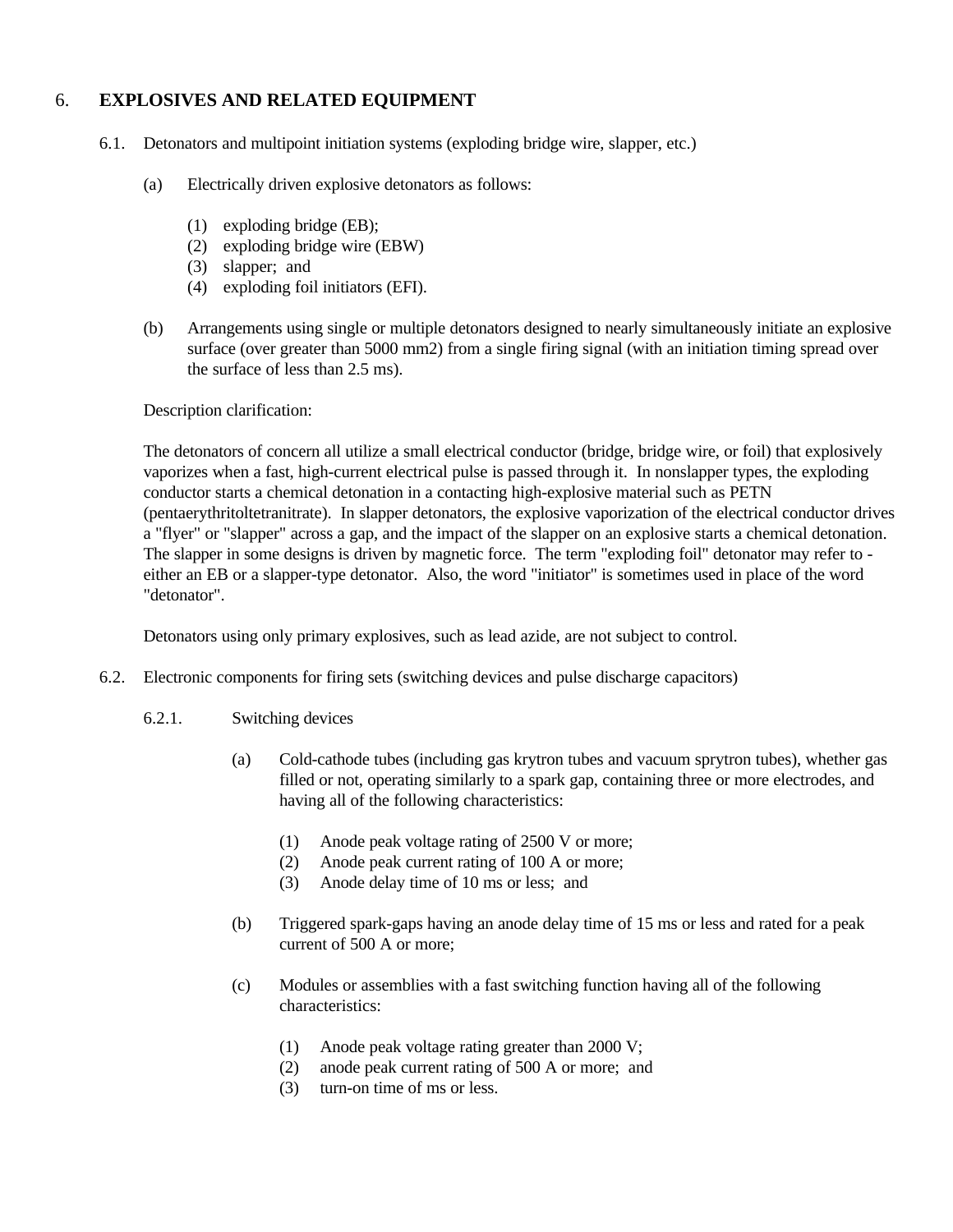- 6.2.2. Capacitors with the following characteristics:
	- (a) Voltage rating greater than 1.4 kV, energy storage greater than 10 J. capacitance greater than 0.5 μF, and series inductance less than 50 nH, *or*
	- (b) Voltage rating greater than 750 V,. capacitance greater than 0.25 μF, and series inductance less than 10 nH.
- 6.3. Firing sets and equivalent high-current pulse generators (for controlled detonators), as follows:
	- (a) Explosive detonator firing sets designed to drive multiple controlled detonators covered under item 6. 1. above;
	- (b) Modular electrical pulse generators (pulsers) designed for portable, mobile, or ruggedized-use (including xenon flash-lamp drivers) having all the following characteristics:
		- (1) capable of delivering their energy in less than 15 μs;
		- (2) having an output greater than 100 A;
		- (3) having a rise time of less than 10 μs into loads of less than 40 ohms. (Rise time is defined as the time interval from 10% to 90% current amplitude when driving a resistive load);
		- (4) enclosed in a dust-tight enclosure;
		- (5) no dimension greater than 25.4 cm (10 in.);
		- (6) weight less than  $25$  k. (55 lb.); and
		- (7) specified for use over an extended temperature range (-50 $\degree$ C to 100 $\degree$ C) or specified as suitable for aerospace use.
- 6.4. High explosives or substances or mixtures containing more than 2% of any of the following:
	- (a) Cyclotetramethylenetetranitramine (HMX);
	- (b) Cyclotrimethylenetrinitramine (RDX);
	- (c) Triaminotrinitrobenzene (TATB);
	- (d) Any explosive with a crystal density greater than 1.8 g/cm3 and having a detonation velocity greater then 8000 m/s; or
	- (e) Hexanitrostilbene (HNS).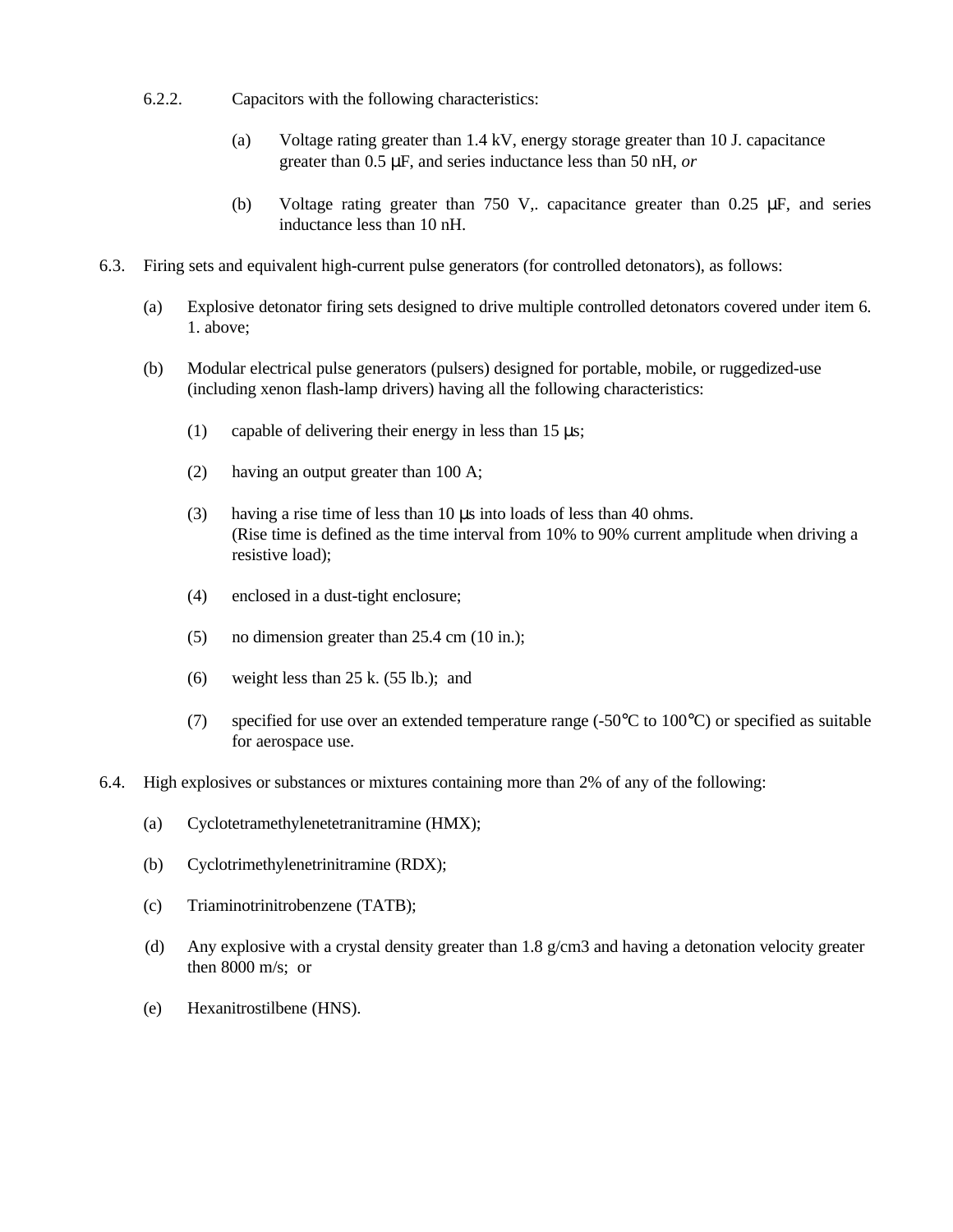## 7. **NUCLEAR TESTING EQUIPMENT AND COMPONENTS**

- 7.1. Photomultiplier tubes with a photocathode area of greater than 20 cm2 having an anode pulse rise time of less than 1 ns.
- 7.2. High-speed pulse generators with output voltages greater than 6 V into a less than 55 ohm resistive load, and with pulse transition times less than 500 ps (defined as the time interval between 10% and 90% voltage amplitude).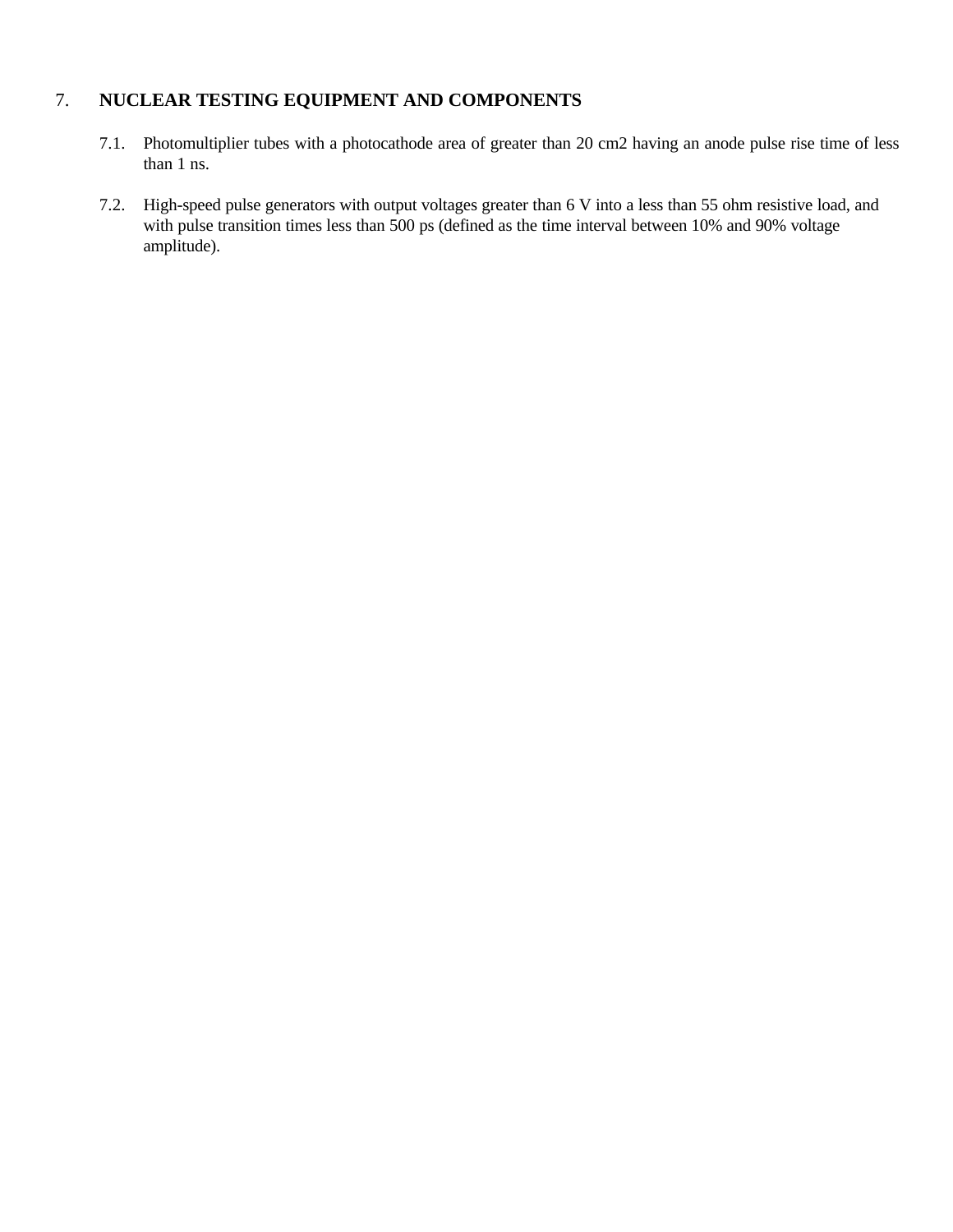## 8. **OTHER**

- 8.1. Neutron generator systems, including tubes, designed for operation without an external vacuum system and utilizing electrostatic acceleration to induce a tritium-deuterium nuclear reaction.
- 8.2. Equipment related to nuclear material handling and processing and to nuclear reactors as follows:
	- 8.2.1. Remote manipulators that can be used to provide remote actions in radiochemical separation operations and hot cells, as follows:
		- (a) Having a capability of penetrating 0.6m or more of hot cell wall ('through-the-wall' operation); or
		- (b) Having a capability of bridging over the top of a hot cell wall with a thickness of 0.6 m or more ('over-the-wall' operation).
		- Note: Remote manipulators provide translation of human operator actions to a remote operating arm and terminal fixture. They may be of a 'master/slave' type or operated by joystick or keypad.
	- 8.2.2. High-density (lead glass or other) radiation shielding windows greater than 0.09 m2 on cold area and with a density greater than  $3 \frac{\text{g}}{\text{cm}}$  and a thickness of 100 mm or greater; and specially designed frames therefor;
	- 8.2.3. Radiation-hardened TV cameras, or lenses therefor, specially designed or rated as radiation hardened to withstand greater than 5 x 10/4 grays (Silicon) (5 x 10/6 rad (Silicon)) without operational degradation.
- 8.3. Tritium, tritium compounds, or mixtures containing tritium in which the ratio of tritium to hydrogen by atoms exceeds 1 part in 1000 and products or devices containing any of the foregoing; except:

A product or device containing not more than 1.48 x 10/3 GBq (40 Ci) of tritium in any form.

- 8.4. Tritium facilities, plants and equipment, as follows:
	- (1) Facilities or plants for the production, recovery, extraction, concentration or handling of tritium;
	- (2) Equipment for tritium facilities or plants, as follows:
		- (a) Hydrogen or helium refrigeration units capable of cooling to 23 K (-250  $\degree$ C) or less, with heat removal capacity greater than 150 watts;
		- (b) Hydrogen isotope storage and purification systems using metal hydrides as the storage, or purification medium.
- 8.5. Platinized catalysts specially designed or prepared for promoting the hydrogen isotope exchange reaction between hydrogen and water for the recovery of tritium from heavy water or for the production of heavy water.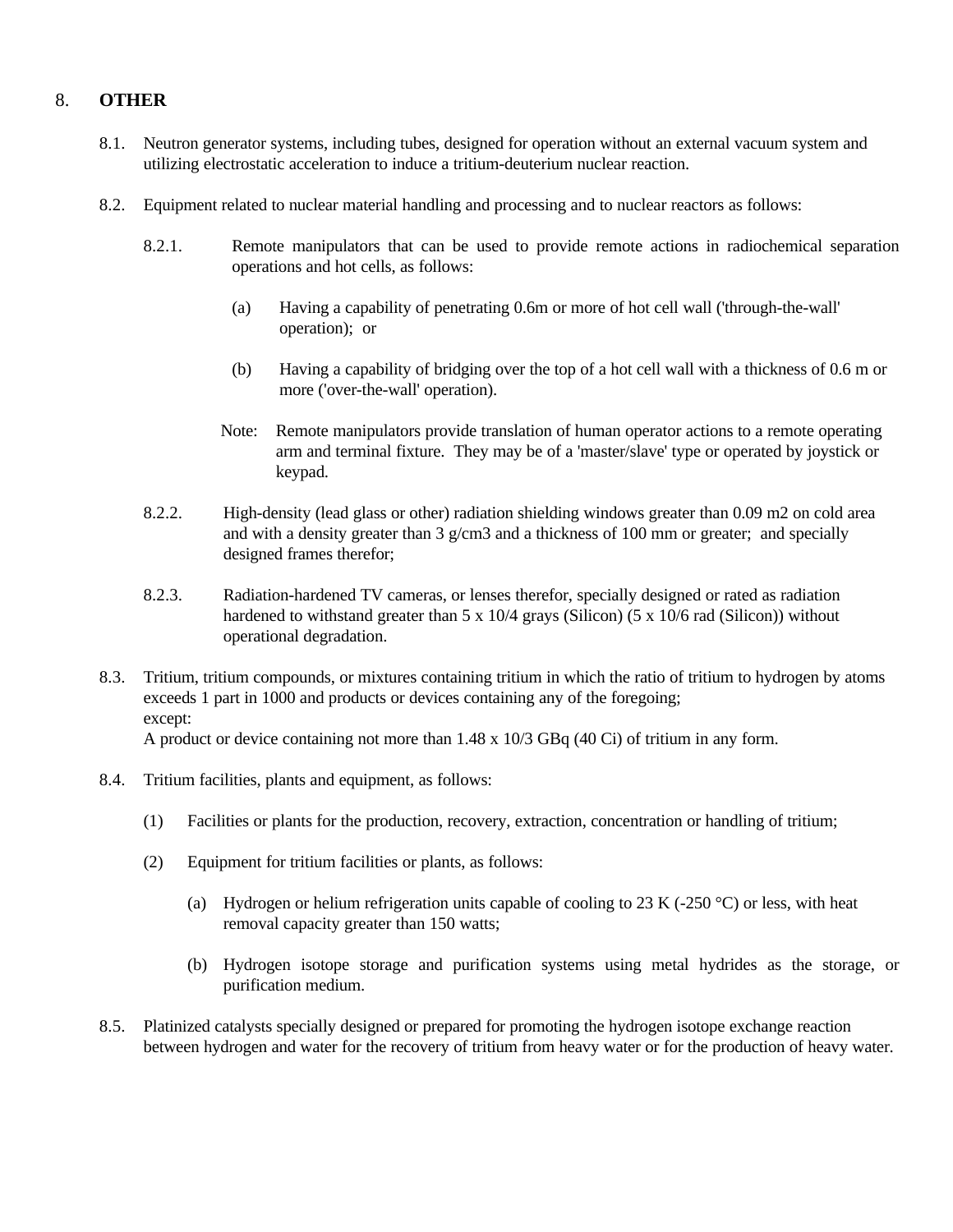8.6. Helium-3 or helium isotopically enriched in the helium-3 isotope, mixtures containing helium-3, and products or devices containing any of the foregoing; except:

A product or device containing less than 1 g of helium-3.

- 8.7. Alpha-emitting radionuclides having an alpha half-life of 10 days or greater but less than 200 years, compounds or mixtures containing any of these radionuclides with a total alpha activity of 1 curie per kilogram (37 GBq/kg) or greater, and products or devices containing any of the foregoing; except: A product or device containing less than 3.7 GBq (100 millicuries) of alpha activity.
- 8.8. Lithium isotope separation facilities, plants and equipment, as follows:
	- (1) Facilities or plants for the separation of lithium isotopes;
	- (2) Equipment for the separation of lithium isotopes, as follows:
		- (a) Packed liquid-liquid exchange columns specially designed for lithium amalgams;
		- (b) Mercury and/or lithium amalgam pumps;
		- (c) Lithium amalgam electrolysis cells;
		- (d) Evaporators for concentrated lithium hydroxide solution.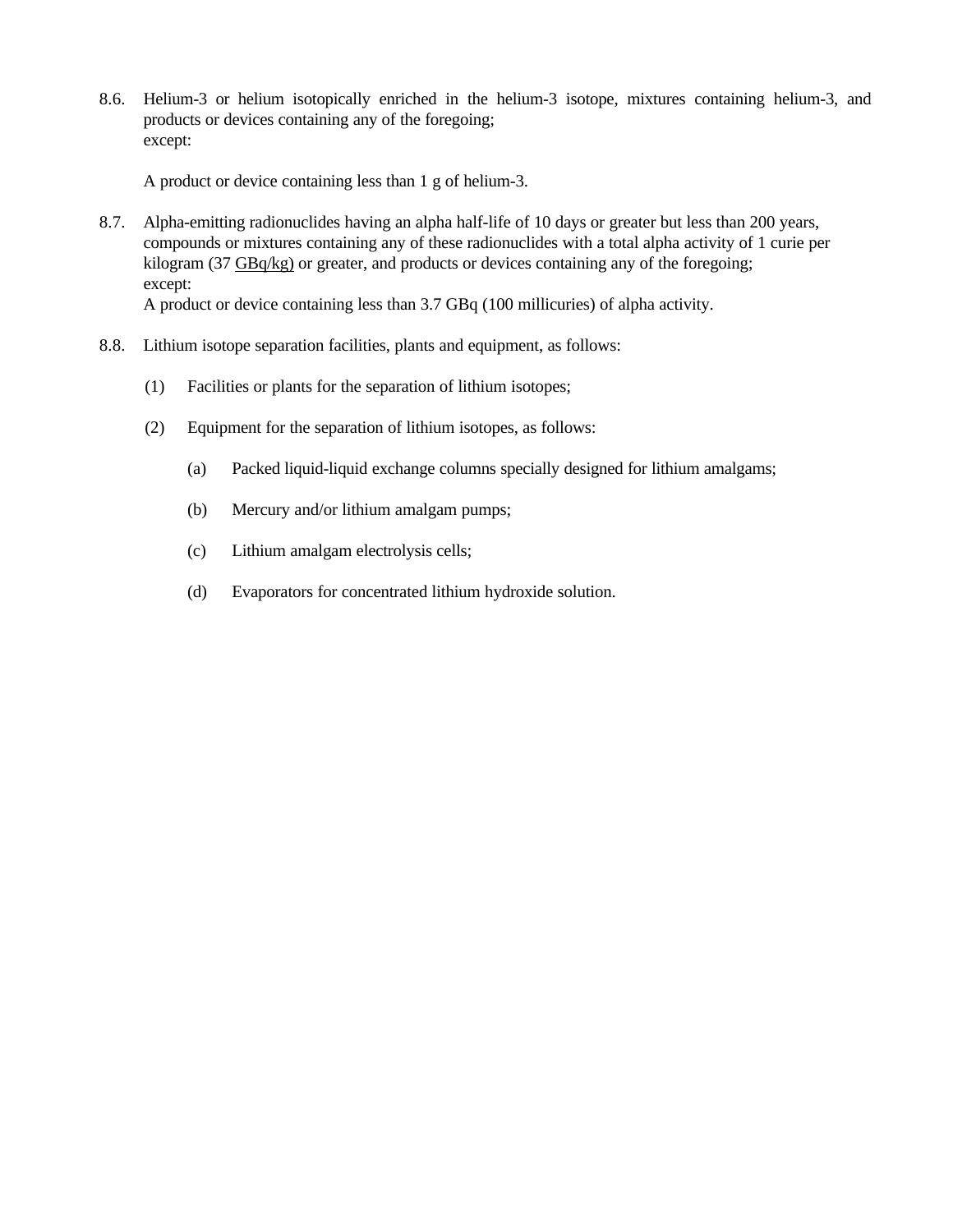## **ANNEX APPENDIX** Detailed Specifications for Machine Tools (Item 1.2. in List of Nuclear Dual-Use Export Controls)

- 1.2. "Numerical control" units, "numerical controlled" machine tools, and specially designed "software" as follows:
	- (a) Note : For "Numerical control" units controlled by its associated software, see section  $(c)(2)$ .
	- (b) Machine tools, as follows, for removing or cutting metals, ceramics, or composites, which, according to the manufacturer's technical specifications, can be equipped with electronic devices for simultaneous "contouring control" in two or more axes:
		- (1) Machine tools for turning, that have positioning accuracies" with all compensations available less (better) than 0.006 mm along any linear axis (overall positioning) for machines capable of machining diameters greater than 35 mm.
			- Note: Bar machines (Swissturn), limited to machining only bar feed thru, are excluded if maximum bar diameter is equal to or less than 42 mm and there is no capability of mounting chucks. Machines may have drilling and/or milling capabilities for machining parts with diameters less than 42 mm.
		- (2) Machine tools for milling, having any of the following characteristics:
			- (a) "Positioning accuracies" with all compensations available are less (better) than 0.006 mm along any linear axis (overall positioning); or
			- (b) Two or more contouring rotary axes.
			- Note: This does not control milling machines having the following characteristics:
			- (a) X-axis travel greater than 2 m; and
			- (b) Overall "positioning accuracy" on the x-axis more (worse) than 0.030 mm.
		- (3) Machine tools for grinding, having any of the following characteristics:
			- (a) "Positioning accuracies" with all compensations available are less (better) than 0.004 mm along any linear axis (overall positioning); or
			- (b) Having two or more contouring rotary axes.
			- Note: The following grinding machines are excluded:
				- (a) Cylindrical external, internal, and external-internal grinding machines having all the following characteristics:
					- (1) Limited to cylindrical grinding
					- (2) A maximum workpiece outside diameter or length of 150 mm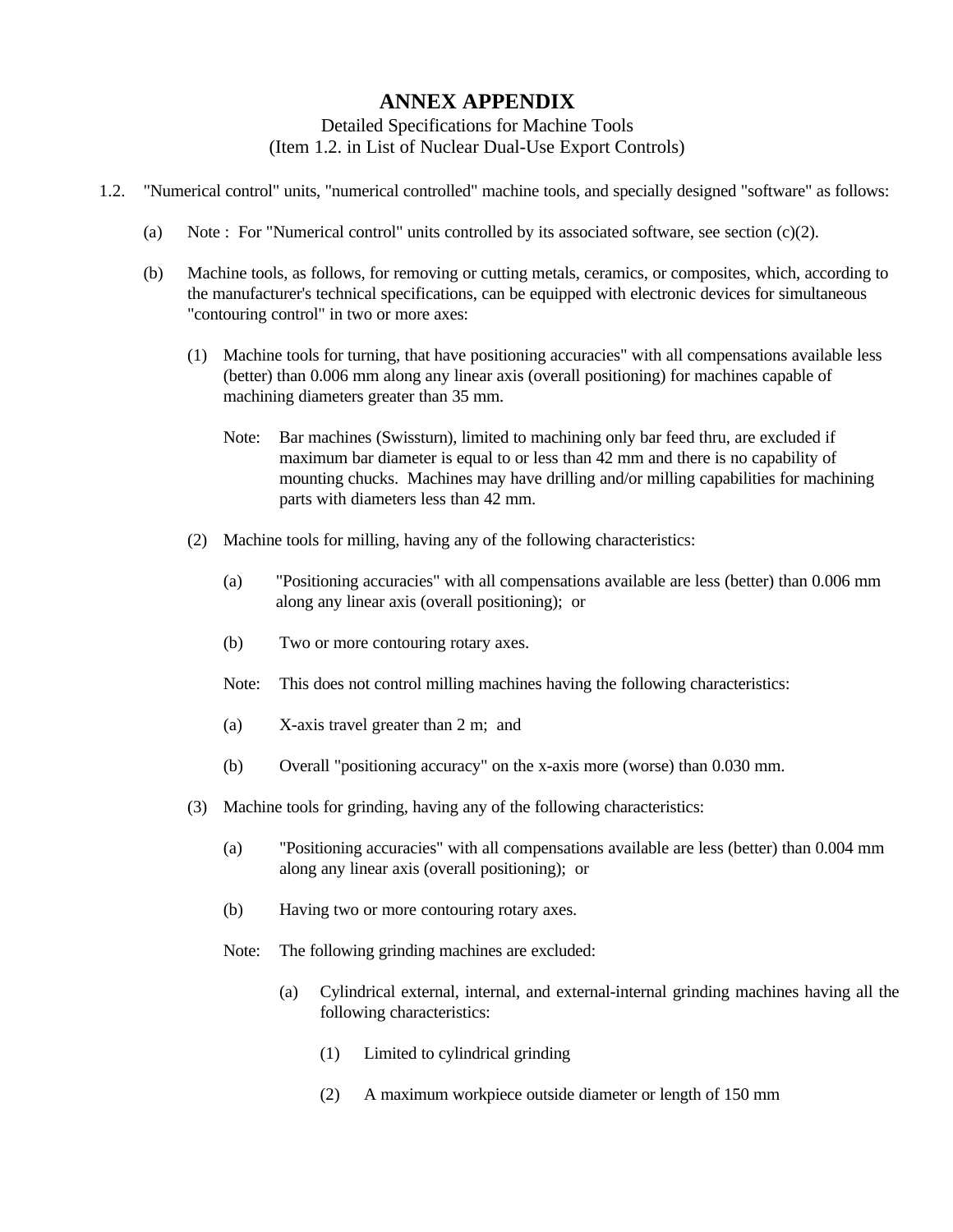- (3) Not more than two axes that can be co-ordinated simultaneously for "contouring control"; and
- (4) No contouring c axis
- (b) Jig grinders with axes limited to x, y, c, and a, where c axis is used to maintain the grinding wheel normal to the work surface, and the a axis is configured to grind barrel cams.
- (c) Tool or cutter grinding machines with "software" specially designed for the production of tools or cutters; or
- (d) Crankshaft or camshaft grinding machines.
- (4) Non-wire type Electrical Discharge Machines (EDM) that have two or more contouring rotary axes and that can be co-ordinated simultaneously for "contouring control".
- Note: Guaranteed "Positioning accuracy" levels instead of individual test protocols may be used for each machine tool model using the agreed ISO test procedure.

#### **Technical Notes:**

- (1) Axis nomenclature shall be in accordance with International Standard IS0 841, "Numerical Control Machines - Axis and Motion Nomenclature".
- (2) Not counted in the total number of contouring rotary axes are secondary parallel contouring rotary axes the center line of which is parallel to the primary rotary axis.
- (3) Rotary axes do not necessarily have to rotate over 360 degrees. A rotary axis can be driven by a linear device, e.g. a screw or a rack-and-pinion.

#### **(**c) "Software"

- (1) "Software" specially designed or modified for the "development", "production", or use" of equipment controlled by subcategories (a) or (b) above.
- (2) "Software" for any combination of electronic devices or system enabling such device(s) to function as a "numerical control" unit capable of controlling 5 or more interpolating axes that can be coordinated simultaneously for contouring control".
- Note 1: "Software" is controlled whether exported separately or residing in a "numerical control" unit or any electronic device or system.
- Note 2: "Software" specially designed or modified by the manufacturers of the control unit or machine tool to operate an uncontrolled machine tool is not controlled.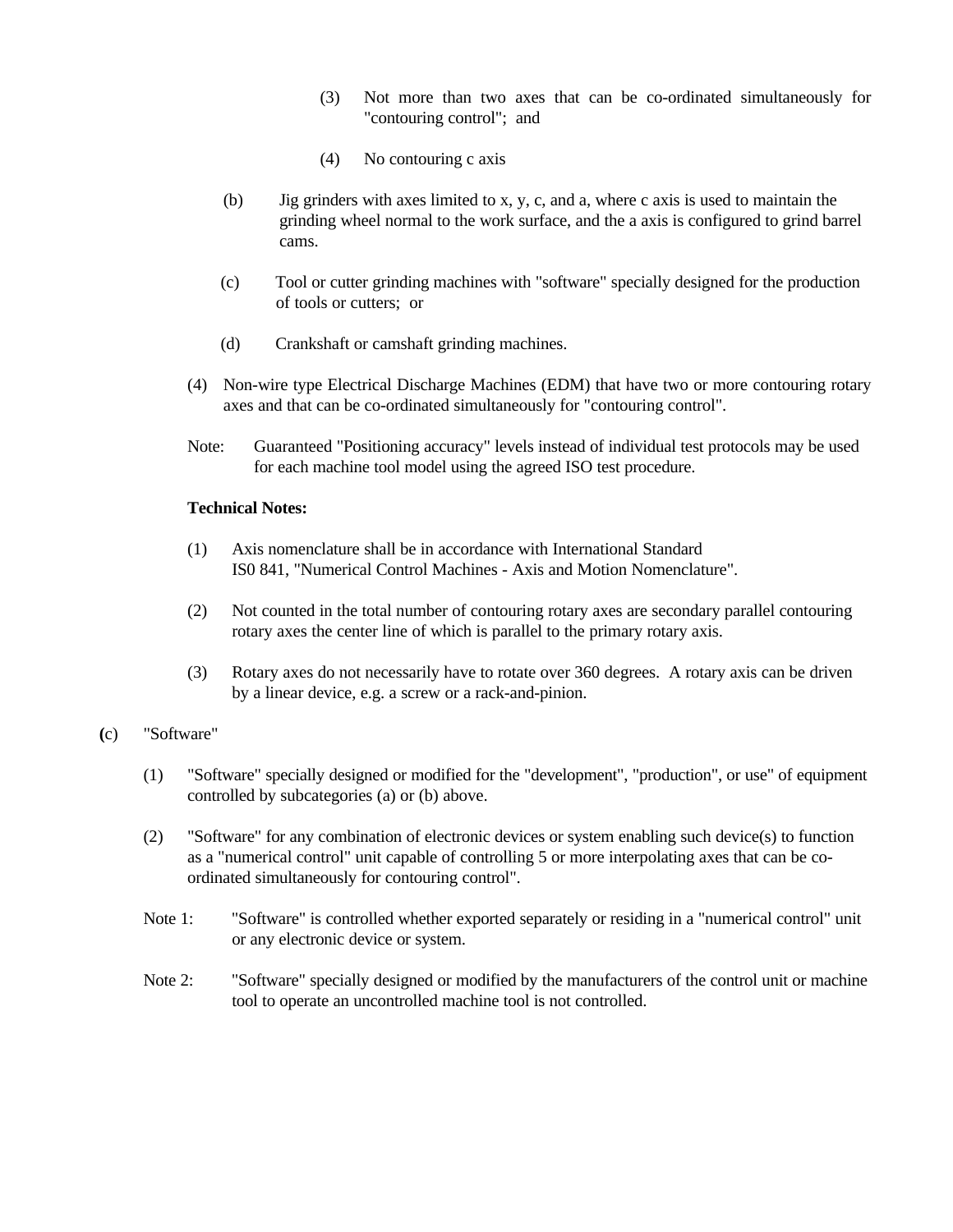### **Technical Note:** Definition of Terms:

#### "accuracy"

- Usually measured in terms of inaccuracy, defined as the maximum deviation, positive or negative, of an indicated value from an accepted standard or true value.

#### "contouring control"

Two or more "numerically controlled" motions operating in accordance with instructions that specify the next required position and the required feed rates to that position. These feed rates are varied in relation to each other so that a desired contour is generated. (Ref. ISO/DIS 2806-1980)

#### "laser"

- An assembly of components which produce coherent 1ight that is amplified by stimulated emission of radiation.

#### "microprogram"

- A sequence of elementary instructions, maintained in a special storage, the execution of which is initiated by the introduction of its reference instruction into an instruction register.

#### "numerical control"

The automatic control of a process performed by a device that makes use of numeric data usually introduced as the operation is in progress. (Ref. ISO 2382)

#### "positioning accuracy"

- Of "numerically controlled" machine tools is to be determined and presented in accordance with paragraph 2.13, in conjunction with the requirements below:
	- (a) Test conditions (ISO/DIS 230/2, paragraph 3):
		- (1) For 12 hours before and during measurements, the machine tool and accuracy measuring equipment will be kept at the same ambient temperature. During the premeasurement time, the slides of the machine will be continuously cycled identically to the way they will be cycled during the accuracy measurements;
		- (2) The machine shall be equipped with any mechanical, electronic, or software compensation to be exported with the machine;
		- (3) Accuracy of measuring equipment for the measurements shall be at least four times more accurate than the expected machine tool accuracy;
		- (4) Power supply for slide drives shall be as follows:
			- (i) Line voltage variation shall not be greater than  $\pm$  10% of nominal rated voltage;
			- (ii) Frequency variation shall not be greater than  $\pm$  2 Hz of normal frequency;
			- (iii) Lineouts or interrupted service are not permitted.
	- (b) Test Program (paragraph 4):